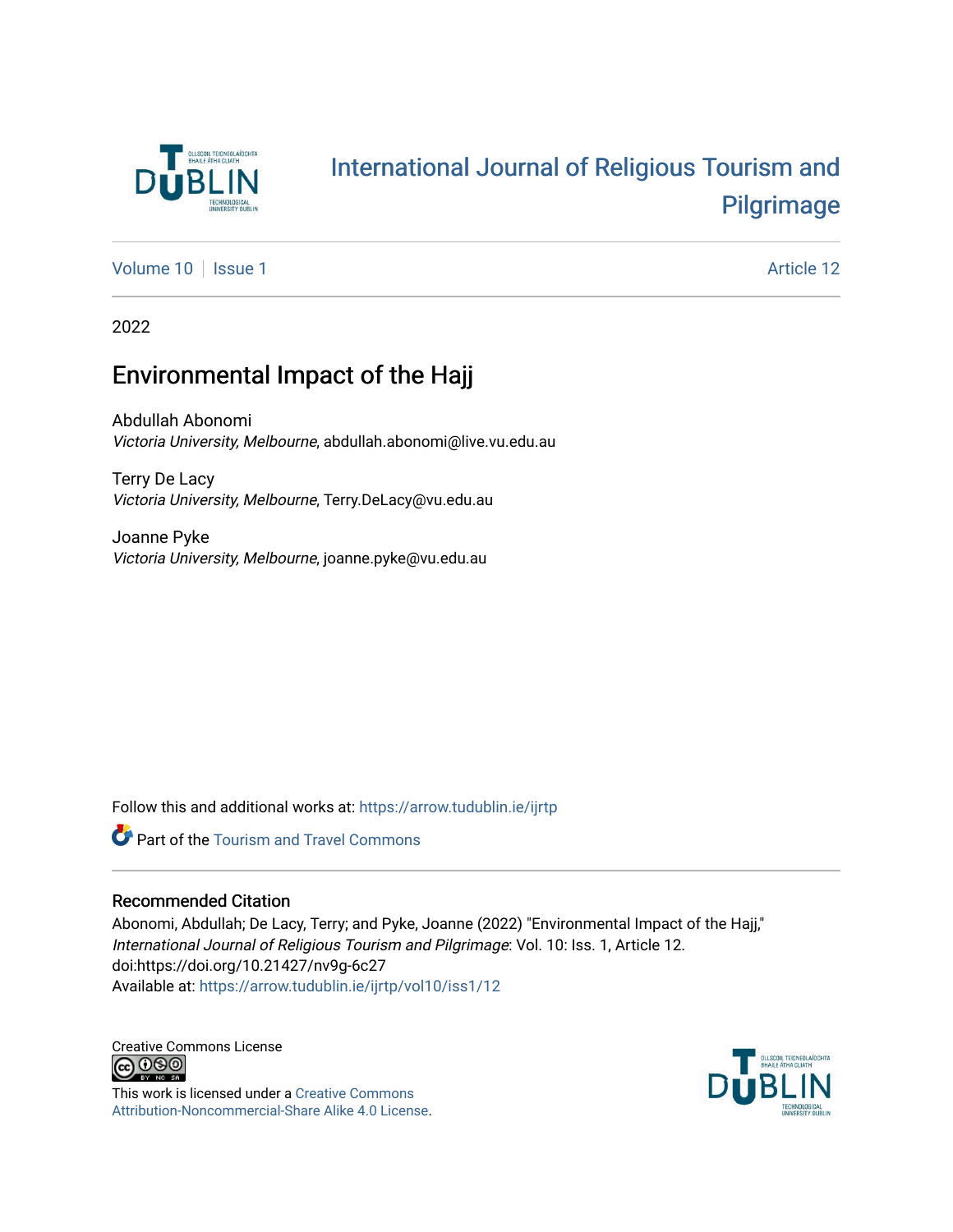# **Environmental Impact of the Hajj**

#### **Abdullah Abonomi**

Victoria University, Melbourne abdullah.abonomi@live.vu.edu.au

#### **Terry De Lacy**

Victoria University, Melbourne Terry.DeLacy@vu.edu.au

#### **Joanne Pyke**

Victoria University, Melbourne joanne.pyke@vu.edu.au

> Every year, millions of Muslim worshippers visit Mecca in Saudi Arabia to perform Hajj which is the fifth and last pillar of Islam. In 2018, Mecca hosted more than 2,300,000 people from around 183 different countries and cultures. Based on the objective of *Vision 2030* of the Saudi Arabian government, the number of pilgrims was planned to grow to 2.5 million in 2020, and the rate of increase was projected to be 13% per year. This goal, however, has not been achieved due to Covid-19. The pandemic forced the government to severely reduce the number of pilgrims in 2020 to 10,000. Ultimately, this situation will not last forever and visitor numbers should continue to rise.

> Tourism, especially religious tourism such as the Hajj, is expected to boost the economy and create new jobs for Saudi youth in the services sector. Yet, despite the many benefits of pilgrimage, the Hajj itself has adverse environmental impacts. The activities of the Hajj generate considerable solid and liquid waste, use large quantities of scarce fresh water and produce high levels of greenhouse gasses (GHGs) emissions. This paper provides an overview of the environmental impacts created by Hajj 2018 activities and estimates carbon dioxide equivalent  $(CO<sub>2</sub>-e)$  emissions from municipal solid wastes, travel (air and land) and electricity generation (accommodation and fresh water desalination), using a range of estimation techniques based on data collected across the different Hajj activities. These findings indicate environmental impacts of the Hajj are significant, highlighting the need for action to improve environmental sustainability.

**Key Words**: Hajj, environmental sustainability, carbon dioxide equivalent emissions

## **Introduction**

By the early 21st century, international tourism is a major economic driver, and its influence is evident globally. Tourism has had a profound impact on destinations around the world, and in 2018 the 1.4 billion international arrivals illustrate the scale and economic importance of global tourism activity (UNWTO, 2019a). Undoubtedly, tourism can generate employment and can greatly stimulate the macroeconomy of many destinations in developing and developed countries (Sharpley, 2009). For instance, in 2019, directly and indirectly tourism and travel contributed 10.4% of global GDP, and 334 million jobs, equivalent to 10.6% of total global employment (WTTC, 2021: 4-5). However, although tourism generates significant economic benefits to host destinations it can also have negative environmental impacts on destinations (Geneletti & Dawa, 2009; Gössling & Peeters, 2015).

Environmental sustainability is one of three pillars, along with economic and social, and is defined as

[a] *condition of balance, resilience, and interconnectedness that allows human society to satisfy its needs while neither exceeding the capacity of its supporting ecosystems to continue to regenerate the services necessary to meet those needs nor by our actions diminishing biological diversity* (Morelli, 2011:5).

The relationship between tourism and environmental sustainability is complicated because tourism involves numerous activities such as transportation, accommodation, events and attractions, resulting in energy consumption (Becken & Hay, 2007) and the production of waste (Murphy *et al.*, 2018). Most importantly, these activities produce significant GHG emissions (DeLacy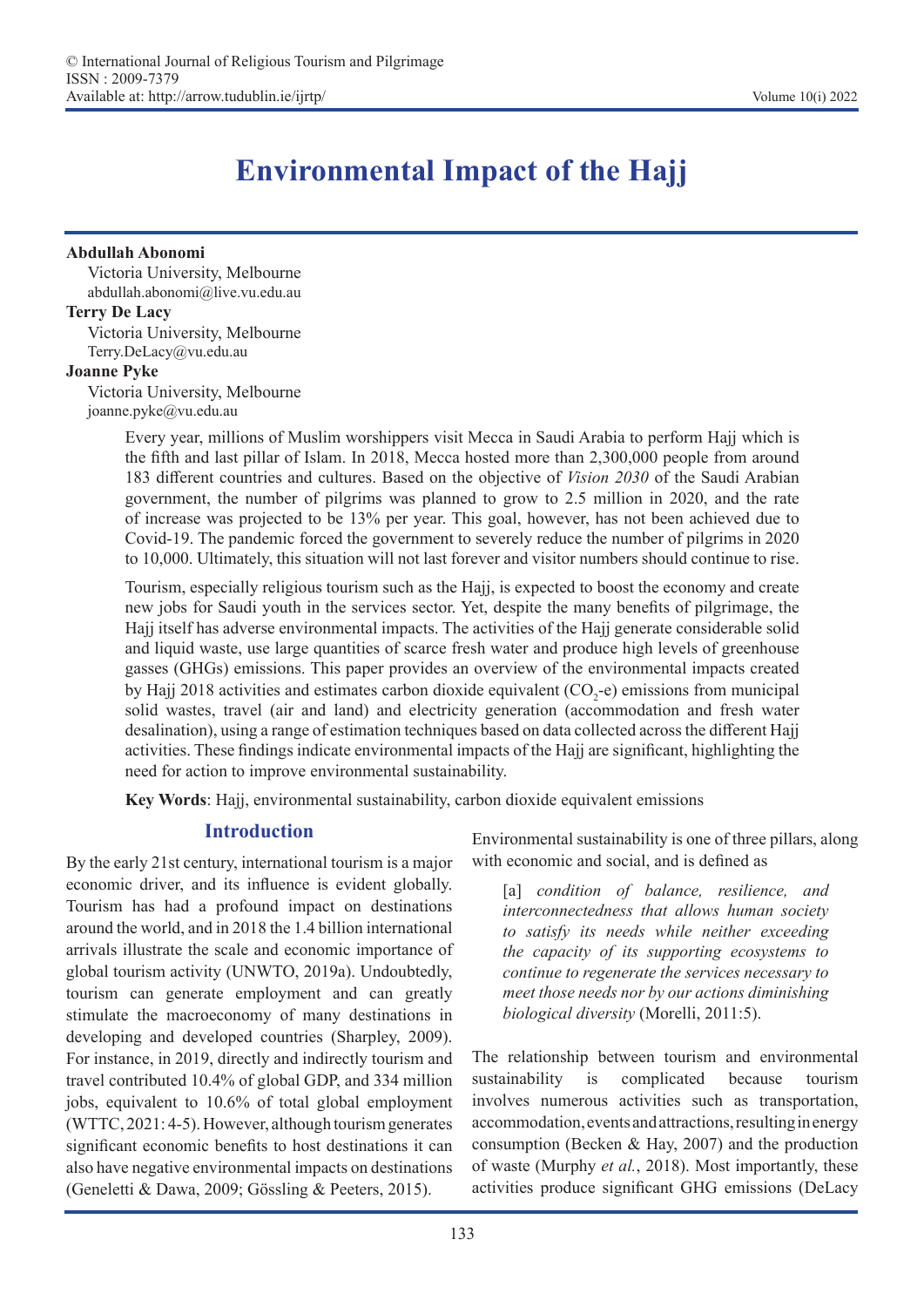*et al.*, 2014). Religious tourism is one form of tourism that the literature reveals to have significant impacts on the environmental sustainability of destinations (Singh & Bisht, 2014; Abdulredha *et al.*, 2017).

Every year, millions of Muslim worshippers visit Mecca in Saudi Arabia to perform Hajj which is the fifth and last pillar of Islam. Muslims perform the rituals of the Hajj following the guidance and tradition of Mohammed, the Prophet of Islam, peace be upon him. As the fifth pillar of Islam, the Hajj is a mandatory religious duty for all adult Muslims who are physically and financially capable of undertaking the journey. The Hajj occurs annually on the 12th month of the Islamic lunar calendar. To perform the Hajj, people from around 183 different countries and cultures visit Mecca because the Hajj needs to be performed in the specific places of Mecca known as Al Mashaaer Al Mugaddassah and Al Kaaba Al Musharrafah in Al Masjed Al Haram (Parker & Gaine, 2019). The city of Mecca is the host city and according to the General Authority of Statistics in Saudi Arabia, in 2018, there were more than 2,300,000 pilgrims who performed the Hajj (Gastat, 2018:6). Based on the objectives of *Vision 2030*  of the Saudi Arabian government, the number of pilgrims was planned to grow to 2.5 million in 2020, and the rate of increase was projected to be 13% per year (Arabnews, 2016). This goal, however, has not been achieved due to Covid-19. The pandemic forced the government to severely reduce the number of pilgrims in 2020 to 10,000. Muneeza and Mustapha (2021) investigated the pandemic's impact on the Hajj and found it has serious religious, economic, social and psychological effects on Hajj stakeholders. Ultimately, this situation will not last forever and visitor numbers should recover and then continue to rise.

Like other forms of religious tourism, the Hajj contributes to the Saudi Arabian economy which is particularly important in the context of dwindling oil prices and the need for Saudi to diversify its economic base. In 2017, revenue from the Hajj was between 5.3 and 6.7 billion dollars, and it is expected to reach more than \$10 billion by 2030 (Gridini, 2018). From a social point of view, the Hajj gathers millions of people from different races, cultures, and languages, increasing the sense of unity and equality with others (Clingingsmith *et al.*, 2009). However, the Hajj activities cause significant impacts on the environmental sustainability of the destination (Pasha & Alharbi, 2015; Simpson *et al.*, 2014), including contributing to climate change (Hassan *et al.*, 2016).

To reduce the climate change impact of tourism, different mitigation and adaptation approaches have been proposed by tourism stakeholders and institutions. For example, the UNWTO (2015:49-67) has outlined the adaptation and mitigation strategies that have been applied by many Asian and Pacific destinations such as Nepal, Maldives, China and Sri Lanka. While interest in climate change and tourism has been growing and attracting more attentions from academics, governments, and tourism businesses (Scott & Becken, 2010; Mkiramweni *et al.*, 2016; Hoogendoorn & Fitchett, 2018), it seems that there is little effort to address climate change in Saudi Arabia (UNEP, 2019:8-9). This is specifically evident in the context of the Hajj (Simpson *et al.*, 2014; Ali *et al.*, 2020).

Interestingly, despite the notable contribution of the Hajj to climate change, there are no recent studies that have investigated and estimated GHG emissions from Hajj activities. Accordingly, this study aims to put Hajj's sustainability challenges into context by investigating the Hajj activities that contribute to impacting the environmental sustainability of the destination and providing an approximate estimation of GHG emissions from these activities.

## **Contextual Background**

The economy of Saudi Arabia is one of the twenty largest in the world, with the economy mostly dependent on oil and related industries. However, the country's regulation system has changed since 2015 when oil prices underwent a steep decline, and with the Covid-19 pandemic, prices fell around 30% between Jan 2020 and Apr 2020, and are forecast to continue falling (Byrne, 2020). After a period of sustained oil price increases from 2000 to 2013, the rapid decline in oil income has highlighted the Kingdom's need to generate alternative fixed sources of local development. In 2016, Crown Prince of Saudi Arabia Prince Mohammed bin Salman published plans to transform his country's economy through *Vision 2030*. This outlines actions to be taken by national entities including the government sector and the private sector, to achieve the 2030 Sustainable Development Plan. The goal of the vision is to boost foreign direct investment (FDI), reduce the kingdom's reliance on oil, and increase the private sector's contribution from 40% to 65% of GDP (Vision 2030, 2016:13-53). Thus, Prince Mohammed bin Salman has set 24 goals towards this vision, one of which is to improve the tourism industry, including religious tourism such as the Hajj (Al Surf & Mostafa, 2017).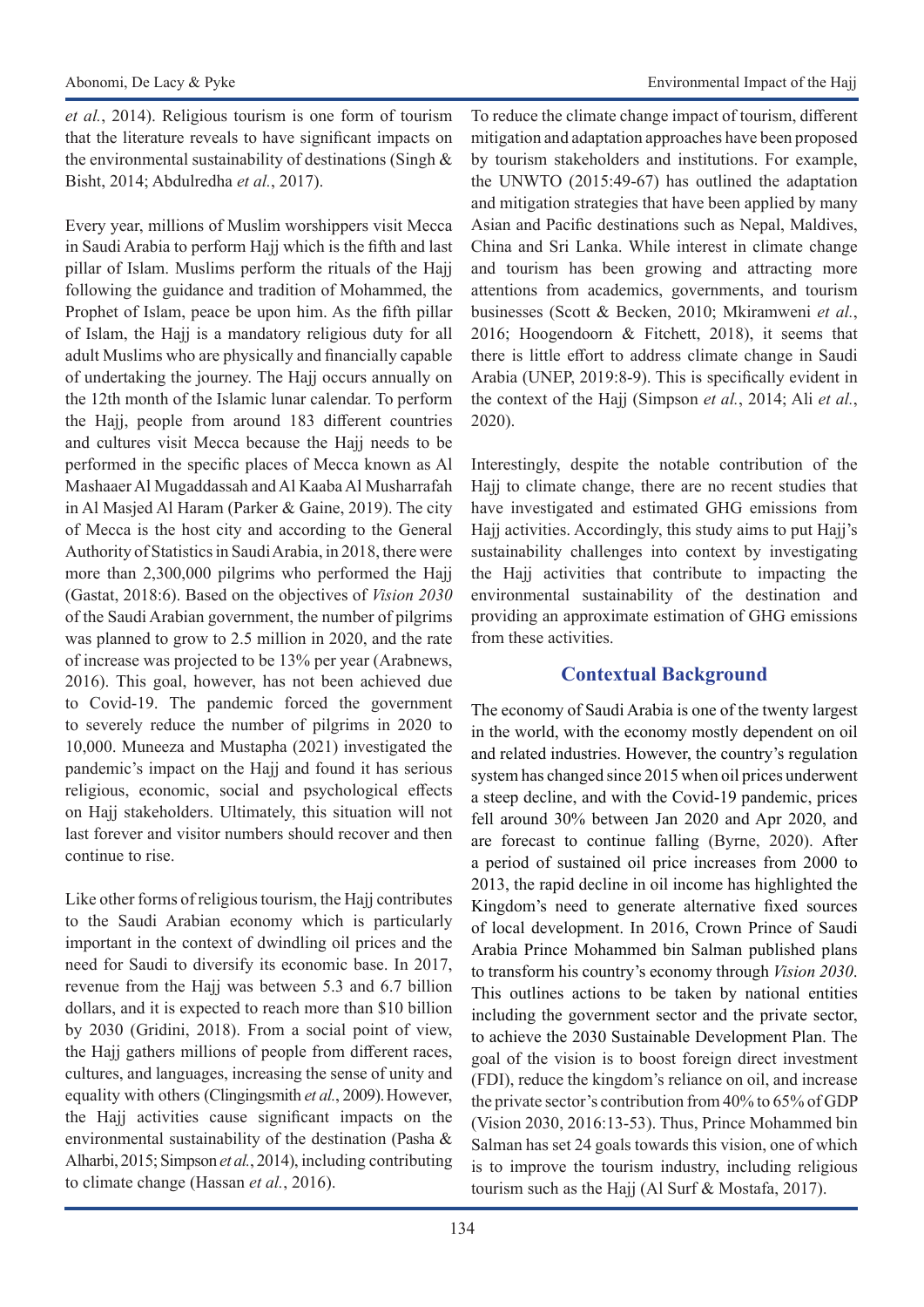The Hajj provides an important opportunity for the Kingdom of Saudi Arabia to reduce economic dependence on oil revenues. According to the Mecca Chamber of Commerce, 25-30% of private sector income in the area surrounding Mecca and Madinah depends on the Hajj (ACCA, 2018). Currently, religious tourism contributes approximately 3% to Saudi Arabia's GDP. However, this percentage is expected to increase (Daye, 2019). Therefore, one of the pillars of the government's vision is to increase the number of pilgrims every year, to diversify and strengthen its economic status. This has led to efforts to improve Hajj services, resulting in expanding construction, improvement of transport and implementing a number of measures to control and prevent disease (Taibi & Qadi, 2016). Yet, despite the promising future benefits of pilgrimage such as improving socialisation, interaction, and international trade (Adama, 2009), the Hajj itself contributes adversely to the environment of the country. For instance, Butenhoff *et al.* (2015) noted that air pollution in Saudi Arabia becomes higher in Mecca compared to other cities due to the Hajj event. In addition, Khwaja *et al.* (2014) found that the level of air pollution during the Hajj exceeded the World Health Organization (WHO) standards. Despite the impacts on the environment, the issue has been given little attention in Saudi Arabia.

## **Overview of the Environmental Sustainability Problems Caused by the Hajj**

#### *Municipal solid waste generation (MSW)*

The generation of municipal solid waste (MSW) is one of the more significant environmental impacts of tourism (Mateu-Sbert *et al.*, 2013). In fact, the tourism sector generates high levels of municipal solid waste when compared to other sector such as manufacturing or agriculture (Arbulú *et al.*, 2015). For instance, in 2011, UNEP estimated the generation of solid waste worldwide and found that international tourism was responsible for generating about 14% of the total MSW during that year (Muñoz & Navia, 2015).

In the context of the Hajj, managing MSW is considered one of the most complex challenges that organisers encounter (Nizami *et al.*, 2017). Every day during the Hajj period, the landfill of Mecca receives around 4.6 thousand tonnes of MSW (Nizam *et al.*, 2016). Food (50.6%) is the highest component of MSW, followed by paper and cardboard (18.6%) and plastic waste (17.4%) (Khan & Kaneesamkandi, 2013; Nizami *et al.*, 2015). However, the quantity of waste is expected to grow annually at 3%-5% (Galaly & Guido, 2017), based on the projected growth in the number of pilgrims. To illustrate, a study by Arbulu *et al.* (2017) showed that increasing 1% of arriving tourists would increase 1.25% of waste generation.

There is no waste recycling project in Mecca (Nizam *et al.*, 2015; Shahzad *et al.*, 2017), and all MSW is buried in the Mecca landfill (Alsebaei, 2014). The landfill receives on average throughout the year about 2,750 tonnes of waste per day, while during the Hajj season, these quantities increase to about 4,706 tonnes per day (Nizam *et al.*, 2015). Within 20 years, Mecca is expected to produce 44 million tonnes of MSW per day due to increased numbers of pilgrims (Osra & Kajjumba, 2019). Thus, what the government of Saudi Arabia is encountering is a very sensitive issue - the gases emitted from biological activity of MSW in landfills, mainly methane, are a vital contributor to climate change (Zhang *et al.*, 2019), and with the rapid increase of pilgrim numbers, the issue will get much worse.

#### *Liquid waste from sewage and slaughterhouses*

One of the important environmental impacts of the Hajj is the generation of liquid waste from sewage (Makkahnews, 2014a). In Mecca, there are two tertiary sewage treatment plants that are located in Uranah and Hedda valleys (Makkahnews, 2014b). Both plants can treat around  $300,000$  m<sup>3</sup> per day of sewage, while during the Hajj, sewage production is estimated to be much more than that per day, though accurate figures are not available (Al-Salman, 2018). The rest is disposed in the valley and the Red Sea with inadequate treatment (Sulyman, 2012). This discharging of untreated sewage into the valley and the sea contributes to significant environmental degradation (Whitmore & De Lacy, 2005). Alharthy (2001) and Bahabri (2011) evaluated the contamination of different components in Uranah valley such as underground water and soil. Both studies found that the level of contamination in underground water is extremely high due to untreated sewerage discharge. They also revealed that agricultural crops are polluted and are not safe for human use because they are irrigated with untreated sewage.

In addition, liquid waste from animal slaughter is a further issue (Hassan *et al.*, 2016). With more than two million Muslims performing Hajj, it is estimated that more than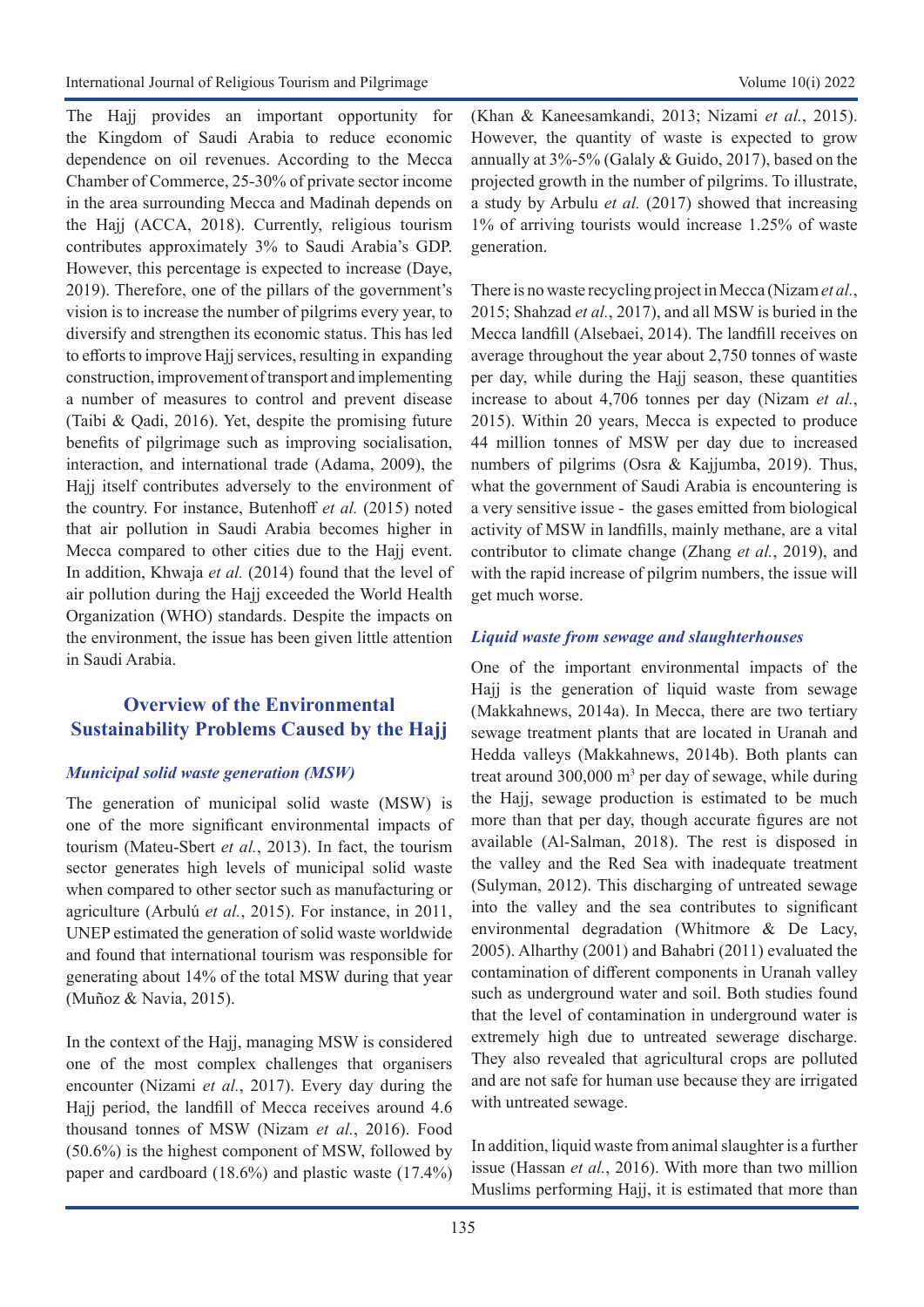1.5 million sheep, goats and camels are slaughtered during the Hajj period (Almasri *et al.*, 2019). Similar to sewage, there is an absence of data and all liquid waste from slaughtered animals is disposed without treatment (Shahzad *et al.*, 2017). One study conducted to investigate the approaches that slaughterhouses applied in disposing the waste from animals indicated that all waste, including liquid waste such as blood and cleaning water, are discharged in the Valley named 'Al-Harman', which is in the north-eastern part of Mecca, without any treatment (Hussein, 2018). This discharge has been proven to harm the quality of soil, air and water (Al-Fattly, 2013; Olayinka *et al.*, 2013; Demattê *et al.*, 2016).

## *Aviation*

Air travel produces a significant amount of the world's GHG. This is illustrated by numerous studies that have estimated the carbon footprint in tourism destinations and revealed that air transportation is considered the major driver of GHG emissions from tourism in these destinations (Becken, 2002; Dwyer *et al.*, 2010).

Aviation is the main form of transport that foreign pilgrims use for traveling to the Hajj (Gastat, 2018:32). During the Hajj in 2018, 6,969 flights landed in Saudi Arabia from different countries, with 3,939 flights arriving to King Abdul Aziz International Airport in Jeddah and 3,030 flights landing at Prince Mohammed bin Abdul Aziz International Airport in Madinah (SPA, 2018a). While such flights increase the economy of the country and generate employment, their impact on the environment can be significant. This is especially important in that the government of Saudi Arabia plans to rapidly increase the number of aviation trips as it aims to considerably increase the number of pilgrims (CAPA, 2018).

## *Land transportation*

Land transportation is also an important transport mode for the Hajj. For example, in the Hajj 2018, there were 32,298 vehicles (mostly cars and buses) carrying domestic pilgrims (Gastat, 2018:26). In addition, the main transport mode that transfers international pilgrims from airports to Mecca is bus. For instance, in Hajj 2018 there were more than 18,000 buses to transfer more than 1.5 million pilgrims from the airport to Mecca (SPA, 2018b). These transport activities significantly contribute to emissions (Seroji, 2011; Al-Omari, 2014).

### *Electricity generation*

In Saudi Arabia, the share of renewable energy sources in primary energy supply and electricity is close to 0% (CT, 2019:27). Almost all electricity is generated in Saudi Arabia using fossil energy sources such as crude oil, diesel oil, and natural gas (Demirbas *et al.*, 2017). Since 1991, the significant increase in  $CO_2$ -e emissions due to electricity generation in Saudi Arabia is distinctly evident (Khondaker *et al.*, 2015). It has been noted that the consumption of electricity during the Hajj is equivalent to that which is consumed by two cities in Saudi Arabia at locations such as Taif, and the Northern Borders Region (Qassimnews, 2014). It has also been noted that Saudi Arabia is one of the G-20 countries with the highest per capita GHG emissions and no declining emissions trend over the past five years (CT, 2018:19).

## *Seawater desalination in the Hajj*

Water, especially freshwater, is an essential resource and one of the most important natural resources for the tourism industry (UNWTO, 2003:45; Gössling *et al.*, 2012). The demand for water by tourism in some cases can cause problems for the local community. For instance, during a period of drought (1994-1996), the city of Tangier in Morocco suffered from a severe shortage of fresh water. That is because water supplies for tourist facilities had priority over the local water needs (De Stefano, 2004). Tourism operations in many countries may put strain on the supply of freshwater to local communities (Gössling *et al.*, 2012). This is particularly the case in developing countries as the water consumption of tourists per head is many times greater than domestic consumption (Page *et al.*, 2014).

In Mecca, extreme heat makes pilgrims use vast amounts of water for drinking, showering, and making ablutions known as 'wudu'. There are two main sources of water provided to pilgrims during the Hajj; Zamzam water and desalinated water (Amirahmadi, 2017). Zamzam is underground water that is sacred for the Muslim community and it has been mentioned in the holy book (Quran) (Khalid *et al.*, 2014). Hence, Muslims drink Zamzam water for reasons other than hydration. They believe that Zamzam has numerous benefits such as helping recovery from different types of diseases (Abu-Taweel, 2017).

During the Hajj in 2018, more than 5 million bottles of water of Zamzam were consumed by pilgrims (Alsolami,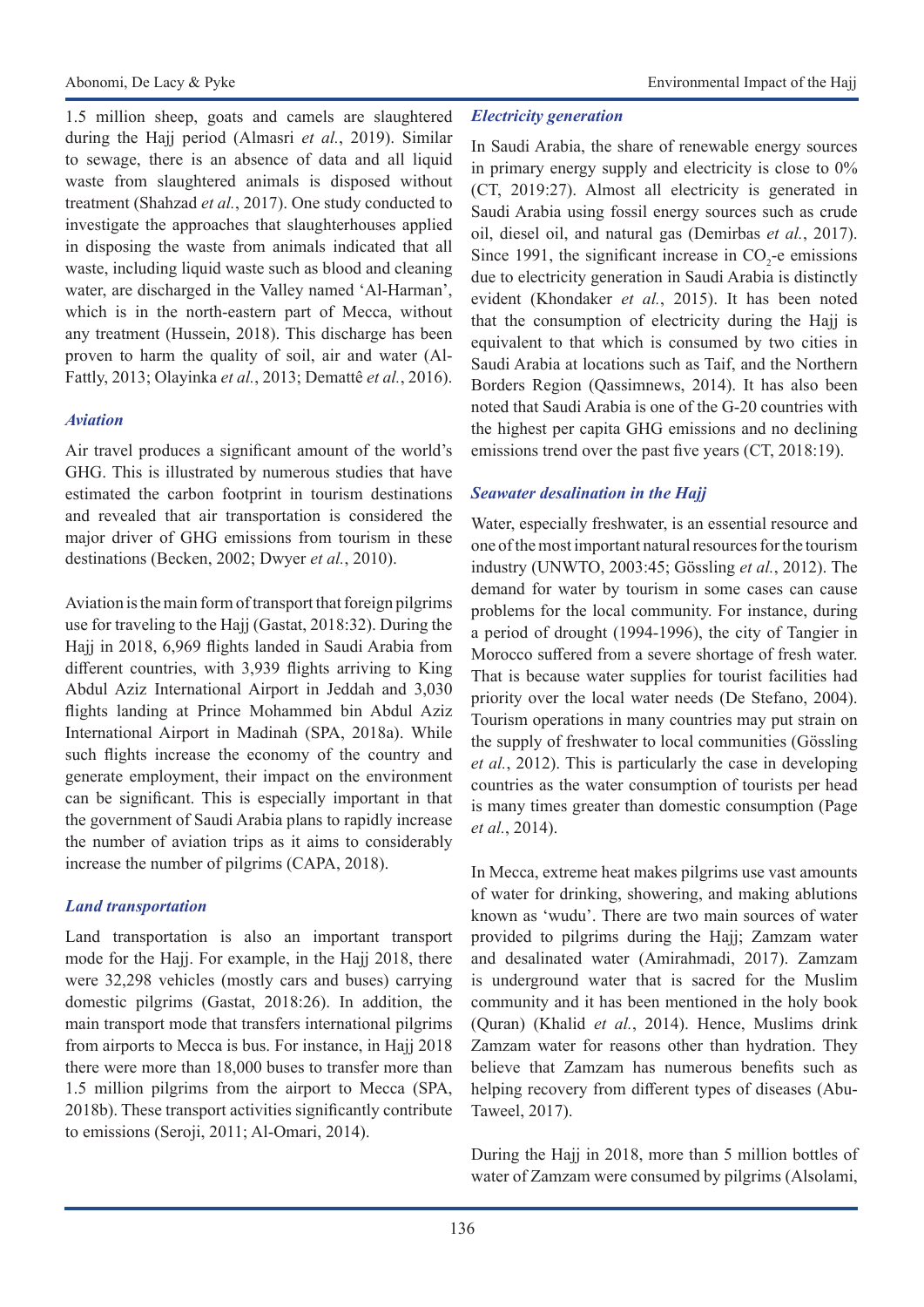2018). Despite the huge amount of Zamzam water that is distributed, it is still not enough to meet the quantities required by pilgrims. This has led the government to be substantially reliant on desalinated seawater during the Hajj (Malek, 2019).

Desalination has been employed in many parts of the world such as North America, North Africa, and the Middle east (Jones *et al.*, 2019). It significantly reduces pressure on freshwater resources (Shatat & Riffat, 2014). However, the operation of desalination plants requires large amounts of energy, resulting in significant amount of GHG emissions and thus, contributing to global warming (Gössling *et al.*, 2012; Pérez *et al.*, 2018).

In Saudi Arabia, seawater desalination plants are the largest providers of potable water (Demirbas *et al.*, 2017). In Mecca, desalinated water is pumped from 'Shuaiba' (140 km south of Mecca) at a rate of 670,000 m<sup>3</sup> per day on normal days (Arabnews, 2013). During the Hajj, the volume of water exceeds this number per day to cover the pilgrims' water demands (Malek, 2019). For example, in 2018 alone, due to the increase of pilgrims there was an increase of desalinated water of 40,000,000  $m<sup>3</sup>$ , with a daily consumption that exceeded 900,000  $m<sup>3</sup>$ (MEWA, 2018).

Consequently, the Hajj is putting considerable pressure on the available water resources and the energy used to supply desalinated water. This pressure is expected to rise as the government aims to increase the number of pilgrims in future years (Malek, 2019).

#### *Accommodation*

Among the tourism industry sub-sectors, accommodation is considered one of the major sectors that consumes energy and produces GHG (Scott *et al.*, 2010; Huang & Wang, 2015).

The Hajj accommodation consists of services ranging from the most basic to the very sophisticated, although most pilgrims share public facilities and live in tents. According to El Hanandeh (2013), the operation of this accommodation sector contributes to GHG emissions. In this study, the calculation of GHG emissions focused on the electricity produced to serve tents in the Hajj in three areas; Mina, Arafat, and Muzdalifah, where reliable accommodation data were available. No data were available on pilgrim numbers in hotels, and hence GHG emissions from hotels was not estimated.

## **Methodology**

A key aim of this study is to estimate GHG emissions due to Hajj activities in 2018. Secondary sources such as government reports and academic studies were used to ascertain pilgrim numbers and the GHG related emissions and/or efficiencies of related activities. The data on electricity generation of accommodation (only tents) were provided by a manager of one of the Hajj institutions. Unfortunately, no data were available for motel and hotel accommodation. Emissions produced by liquid wastes were also not estimated as there is no robust data about the quantity of liquid waste generated during the Hajj.

Measuring only  $CO_2$  and disregarding other GHGs may underestimate the global warming potential (GWP) of emissions into the atmosphere. Therefore, the term carbon dioxide equivalent  $(CO<sub>2</sub>-e)$  has been used as a measurement for depicting global warming potential (GWP) of all GHGs in a common unit (Brander & Davis, 2012). GWP is an indicator that provides the level of GHG causing global warming compared to  $CO<sub>2</sub>$  (Brander & Davis, 2012). The Kyoto Protocol is an international treaty extending from the UN conference in 1992 on Climate Change which provided a list of GHGs and their possible impacts on global warming (Table 1). For example, 1kg of nitrous oxide (N2O) emissions can be expressed as 289 kg of  $CO_2$ -e.

To estimate the GHG levels, this study will use the *Greenhouse Gas Protocol Corporate Standard* as it is the most relevant standard and travel and has been widely used in tourism studies (Becken & Bobes, 2016). The Greenhouse Gas Protocol Corporate Standard is divided into three scopes for estimating GHG emissions from a particular business, destination, or activity (such as the Hajj). *Scope 1* covers the direct emissions from

| Table 1. Kyoto Gases on GHG and its GWP |                                                 |  |  |  |  |  |
|-----------------------------------------|-------------------------------------------------|--|--|--|--|--|
| <b>Greenhouse Gas (GHG)</b>             | <b>Global Warming</b><br><b>Potential (GWP)</b> |  |  |  |  |  |
| Carbon dioxide (CO2)                    |                                                 |  |  |  |  |  |
| Methane (CH4)                           | 25                                              |  |  |  |  |  |
| Nitrous oxide (N2O)                     | 289                                             |  |  |  |  |  |
| Hydrofluorocarbons (HFCs)               | $124 - 14,800$                                  |  |  |  |  |  |
| Perfluorocarbons (PFCs)                 | $7,390 - 12,200$                                |  |  |  |  |  |
| Sulfur hexafluoride (SF6)               | 22,800                                          |  |  |  |  |  |
| Nitrogen trifluoride (NF3)              | 17,200                                          |  |  |  |  |  |
| Adopted from Brander & Davis, 2012      |                                                 |  |  |  |  |  |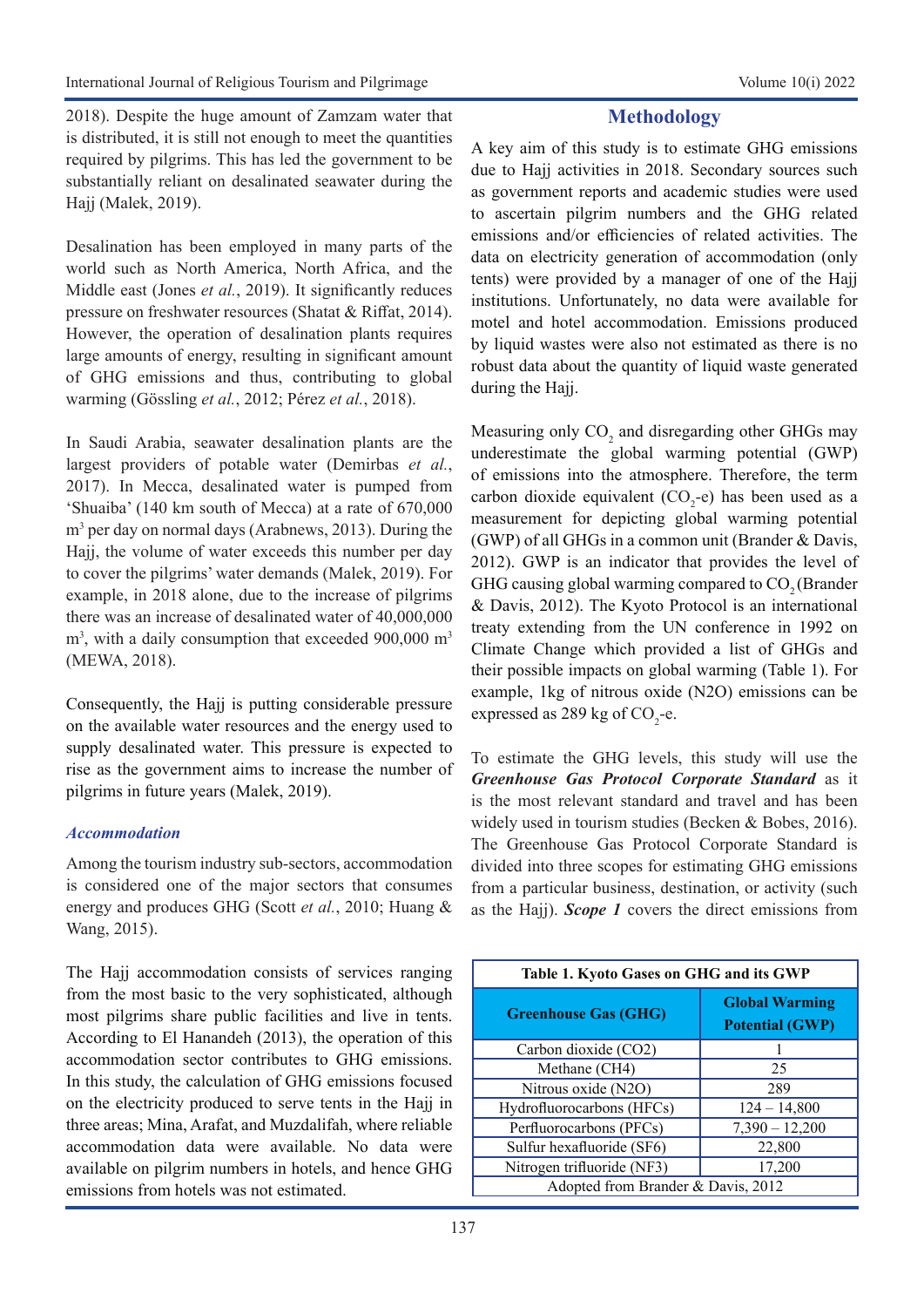controlled sources (e.g. emissions produced from burning the fuel of vehicles to transport pilgrims). *Scope 2* covers the indirect emissions from activities that are released into the atmosphere remote from the activity but would not occur if the activity stopped (e.g. room heating from electricity for rooms the pilgrims stay in). *Scope 3* covers all other indirect emissions sources that are not covered in *Scope 2*. It encompasses the emissions from activities that would at least partly still occur if the activity stopped and are more appropriately estimated in different sectors or jurisdictions (e.g. manufacture of buses or aeroplanes that transport pilgrims) (Becken & Bobes, 2016). Hence, based on the data available, this study used *Scope 1* and *Scope 2* categories to estimate emissions resulting from Hajj 2018. Although *Scope 1* and *Scope 2* do not estimate the total direct and indirect emissions from an activity such as a major event, they do allow a comparison between similar activities (Becken & Bobes, 2016), and put the Hajj's sustainability challenges into context.

For estimating  $CO_2$ -e emissions produced from unsorted Municipal Solid Waste (MSW) in the Hajj, the *National Green Emission* (NGA) approach was applied in this study as it provides a methodology to estimate the weighted average emission factors of municipal solid waste of unknown composition (NGA, 2017:77). The NGA approach is designed by the Department of the Environment and Energy in Australia for individuals and firms to estimate their GHG from different components including MSW. The NGA follow the International Panel on Climate Change (IPCC) guidelines and have set default emission factors for MSW of unknown composition. The emission factor of unknown composition can be estimated, as each tonne of unknown composition of MSW generates 1.4 tonne of  $CO<sub>2</sub>$ -e.

For estimating the  $CO_2$ -e emissions from transportation (aviation and land) this research applied factors derived by the UNWTO (2019b:36) which provides the average estimation of  $CO<sub>2</sub>$ -e emissions per passenger per kilometre. The number of pilgrims in each flight and the breakdown of each flight is confidential in Saudi Arabia. Hence, the data used in the study were derived from the El Hanandeh (2013) study which provides the number of pilgrims from each country in 2011 - in this study numbers from 2011 were extrapolated to the 2018 data.

 $CO<sub>2</sub>$ -e emissions from electricity generation for seawater desalination and accommodation was estimated by identifying the quantity of  $CO_2$ -e produced per kWh. According to the *Clean Development Mechanism Designated National Authority* (CDMDNA) (2011:4), the electricity grid mix in Saudi Arabia produces 0.654 kgCO<sub>2</sub>-e per kWh).

Nevertheless, it should be noted that there are different technologies that have been applied to desalination such as multi-effect distillation (MED), electrodialysis (ED), multi-stage flash (MSF), reverse Osmosis (RO), hybrid, and others. The most common type used in Saudi Arabia is multi-stage flash (Napoli & Rioux, 2015). The simple basic principle of MSF is to heat the water to produce as much steam as possible at low pressure and temperature in a series of many successive stages (Shatat & Riffat, 2014). The process of seawater desalination via MSF consumes typically 2.5 to 3.5 kWh of electricity per  $m<sup>3</sup>$  of water (IRENA, 2012). Therefore, this study estimated the average which is 2.5+3.5/2=3. Based on this assumption this study estimated the  $CO_2$ -e emissions of electricity generation due to desalinating of seawater that was consumed in the Hajj 2018.

#### **Results**

## *CO2 -e emissions produced from Municipal Solid Waste*

Based on data from the Department of Municipal and Rural Affairs of the Kingdom of Saudi Arabia, in 2018 there were around 120,860 tonnes (120,860,000 kg) of municipal solid waste produced in the five days of the Hajj season (SPA, 2018c). To estimate the  $CO_2$ -e emissions of MSW produced, the formula will be as follow:

$$
CO_2
$$
-e MWS = Qt x EF.

Where

 $CO_2$ -e MWS =  $CO_2$ -e emitted from MSW.

 $Qt =$  quantity of MSW by tonne.

 $EF =$  the emission factor (t CO<sub>2</sub>-e/t waste) of mixed MSW which is 1.4 (NGA, 2017).

Accordingly

CO<sub>2</sub>-e MWS = 120,860,000 \* 1.4 = 169,204 t  $CO_2$ -e which is 169,204,000 kgCO<sub>2</sub>-e.

## *CO2 -e emissions produced from aviation*

To estimate the  $CO_2$ -e emission produced due to aviation related to the Hajj in 2018, this research applied UNWTO (2019b:36) estimations of  $CO_2$ -e emissions per passenger per kilometre (Table 2).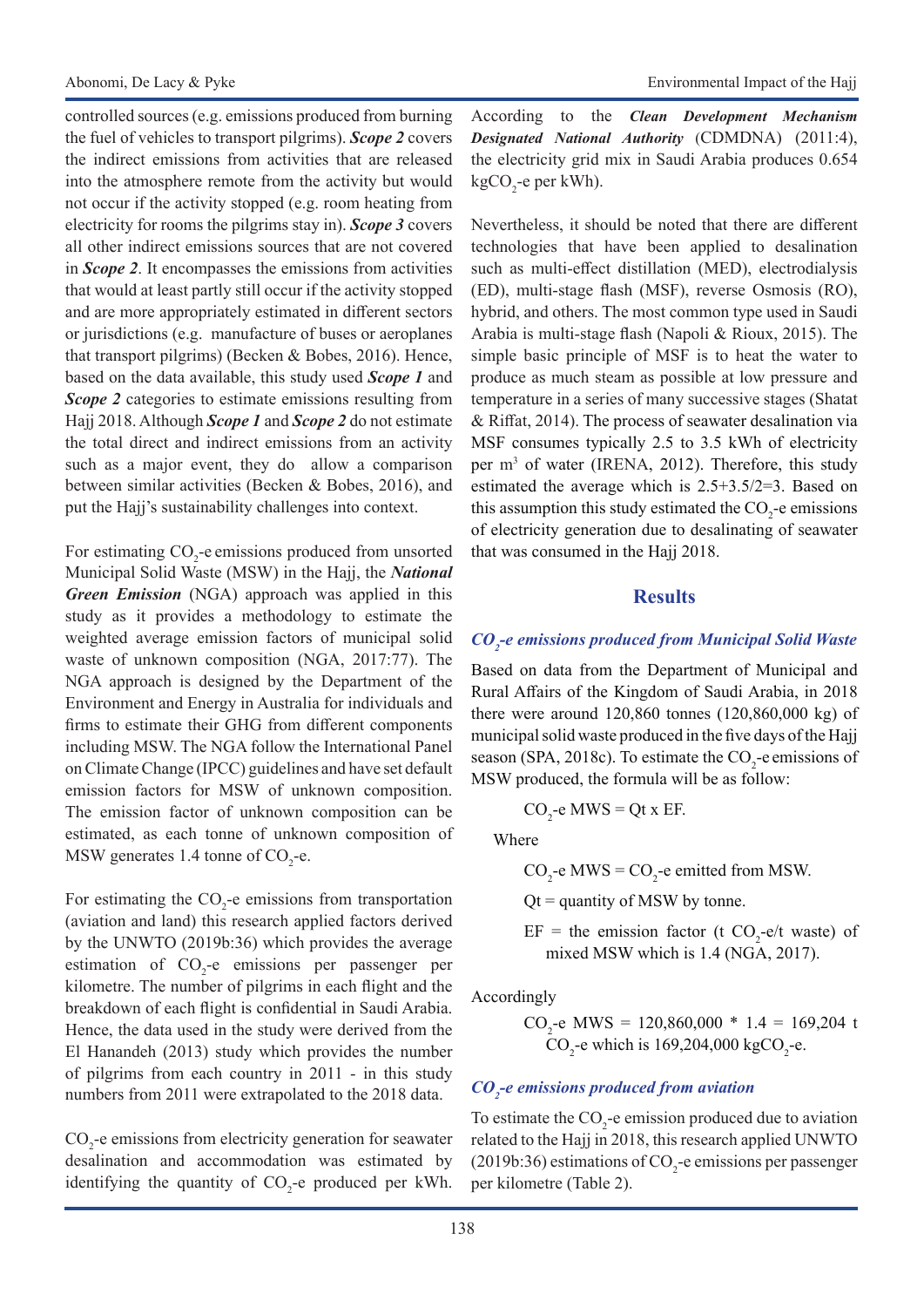$CO_2$ -e = 0.1042 kg/p-km.

#### Where

 $p =$  passenger.

km = kilometre which is the unit of distance.

#### *CO2 -e emissions produced from land transportation - Cars*

To estimate the  $CO_2$ -e produced from cars, calculations were made based on UNWTO (2019b:36) data which indicate that each car passenger emits around 0.1135 kg of  $CO_2$ -e per km in a tourism context. The  $CO_2$ -e

emissions were estimated based on multiplying the number of pilgrims who travelled by car from their cities to Mecca with the distance and the default emission factor that was proposed by UNWTO (2019b:36). The estimation of  $CO_2$ -e emissions from vehicles used by internal pilgrims is provided in Table 3.

#### *Buses*

To estimate the  $CO<sub>2</sub>$ -e emissions of buses that transport both domestic and international pilgrims, the estimation of UNWTO (2019b:36) about the  $CO_2$ -e emissions from

| <b>Table 2: CO<sub>2</sub>-e Emissions from Aviation</b> |                                                                               |                                                    |                                                            |                             |  |  |  |
|----------------------------------------------------------|-------------------------------------------------------------------------------|----------------------------------------------------|------------------------------------------------------------|-----------------------------|--|--|--|
| <b>Country</b>                                           | <b>Number of</b><br>pilgrims in<br><b>2011 (as per</b><br>allocated<br>quota) | <b>Distance</b><br>travelled<br>round trip<br>(km) | <b>Number of</b><br>estimated<br>pilgrims in<br>2018 (22%) | $CO3-e = 0.1042$<br>kg/p-km |  |  |  |
| Afghanistan                                              | 29,047.00                                                                     | 6,488.00                                           | 35,437                                                     | 23,957,169.68               |  |  |  |
| Albania                                                  | 2,601.00                                                                      | 6,256.00                                           | 3,173                                                      | 2,068,400.01                |  |  |  |
| Algeria                                                  | 34,780.00                                                                     | 7,732.00                                           | 42,432                                                     | 34,186,376.14               |  |  |  |
| Angola                                                   | 195.00                                                                        | 15,240.00                                          | 238                                                        | 377,945.90                  |  |  |  |
| Argentina                                                | 1,000.00                                                                      | 31,066.00                                          | 1,220                                                      | 3,949,234.18                |  |  |  |
| Australia                                                | 399.00                                                                        | 27,464.00                                          | 487                                                        | 1,393,671.67                |  |  |  |
| Austria                                                  | 475.00                                                                        | $\overline{7,294.00}$                              | 580                                                        | 440,820.18                  |  |  |  |
| Bahrain                                                  | 655.00                                                                        | 2,504.00                                           | 799                                                        | 208,472.52                  |  |  |  |
| Bangladesh                                               | 148,607.00                                                                    | 10,454.00                                          | 181,301                                                    | 197,492,412.15              |  |  |  |
| Belgium                                                  | 638.00                                                                        | 8,840.00                                           | 778                                                        | 716,637.58                  |  |  |  |
| Benin                                                    | 2,259.00                                                                      | 11,632.00                                          | 2,756                                                      | 3,340,421.93                |  |  |  |
| Bosnia-Herzegovina                                       | 1,564.00                                                                      | 6,572.00                                           | 1,908                                                      | 1,306,602.98                |  |  |  |
| <b>Brazil</b>                                            | 204.00                                                                        | 27,136.00                                          | 249                                                        | 704,065.23                  |  |  |  |
| Brunei                                                   | 211.00                                                                        | 16,650.00                                          | 257                                                        | 445,877.01                  |  |  |  |
| Bulgaria                                                 | 1,002.00                                                                      | 5,720.00                                           | 1,222                                                      | 728,341.33                  |  |  |  |
| <b>Burkina Faso</b>                                      | 9,600.00                                                                      | 12,462.00                                          | 11,712                                                     | 15,208,505.16               |  |  |  |
| Burma (Myanmar)                                          | 1,900.00                                                                      | 17,460.00                                          | 2,318                                                      | 4,217,211.58                |  |  |  |
| Burundi                                                  | 184.00                                                                        | 6,226.00                                           | 224                                                        | 145,319.82                  |  |  |  |
| Cameroon                                                 | 3,276.00                                                                      | 10,842.00                                          | 3,997                                                      | 4,515,556.39                |  |  |  |
| Canada                                                   | 623.00                                                                        | 20,908.00                                          | 760                                                        | 1,655,746.34                |  |  |  |
| Central African Republic                                 | 570.00                                                                        | 7,354.00                                           | 695                                                        | 532,569.33                  |  |  |  |
| Chad                                                     | 5,011.00                                                                      | 5,536.00                                           | 6,113                                                      | 3,526,291.39                |  |  |  |
| $\overline{China}$                                       | 37,230.00                                                                     | 16,308.00                                          | 45,421                                                     | 77,183,614.61               |  |  |  |
| Cocos (Keeling) Islands                                  | 1.00                                                                          | 6,904.00                                           | 1                                                          | 719.40                      |  |  |  |
| Comoros                                                  | 658.00                                                                        | 7,702.00                                           | 803                                                        | 644,446.37                  |  |  |  |
| Democratic Republic of the Congo                         | 6,009.00                                                                      | 8,764.00                                           | 7,331                                                      | 6,694,733.71                |  |  |  |
| Republic of the Congo                                    | 61.00                                                                         | 8,762.00                                           | 74                                                         | 67,562.03                   |  |  |  |
| Cote d'Ivoire                                            | 6,487.00                                                                      | 14,124.00                                          | 7,914                                                      | 11,647,198.41               |  |  |  |
| Croatia                                                  | 58.00                                                                         | 7,058.00                                           | 71                                                         | 52,216.50                   |  |  |  |
| Cyprus                                                   | 140.00                                                                        | 15,540.00                                          | $\overline{171}$                                           | 276,894.83                  |  |  |  |
| Denmark                                                  | 109.00                                                                        | 8,884.00                                           | 133                                                        | 123,119.80                  |  |  |  |
| Djibouti                                                 | 448.00                                                                        | 2,366.00                                           | 547                                                        | 134,855.85                  |  |  |  |
| Eritrea                                                  | 2,190.00                                                                      | 1,378.00                                           | 2,672                                                      | 383,666.07                  |  |  |  |
| Ethiopia                                                 | 34,700.00                                                                     | 2,778.00                                           | 42,334                                                     | 12,254,321.38               |  |  |  |
| Fiji                                                     | 71.00                                                                         | 33,802.00                                          | 87                                                         | 306,428.65                  |  |  |  |
| France                                                   | 4,549.00                                                                      | 8,884.00                                           | 5,550                                                      | 5,137,706.04                |  |  |  |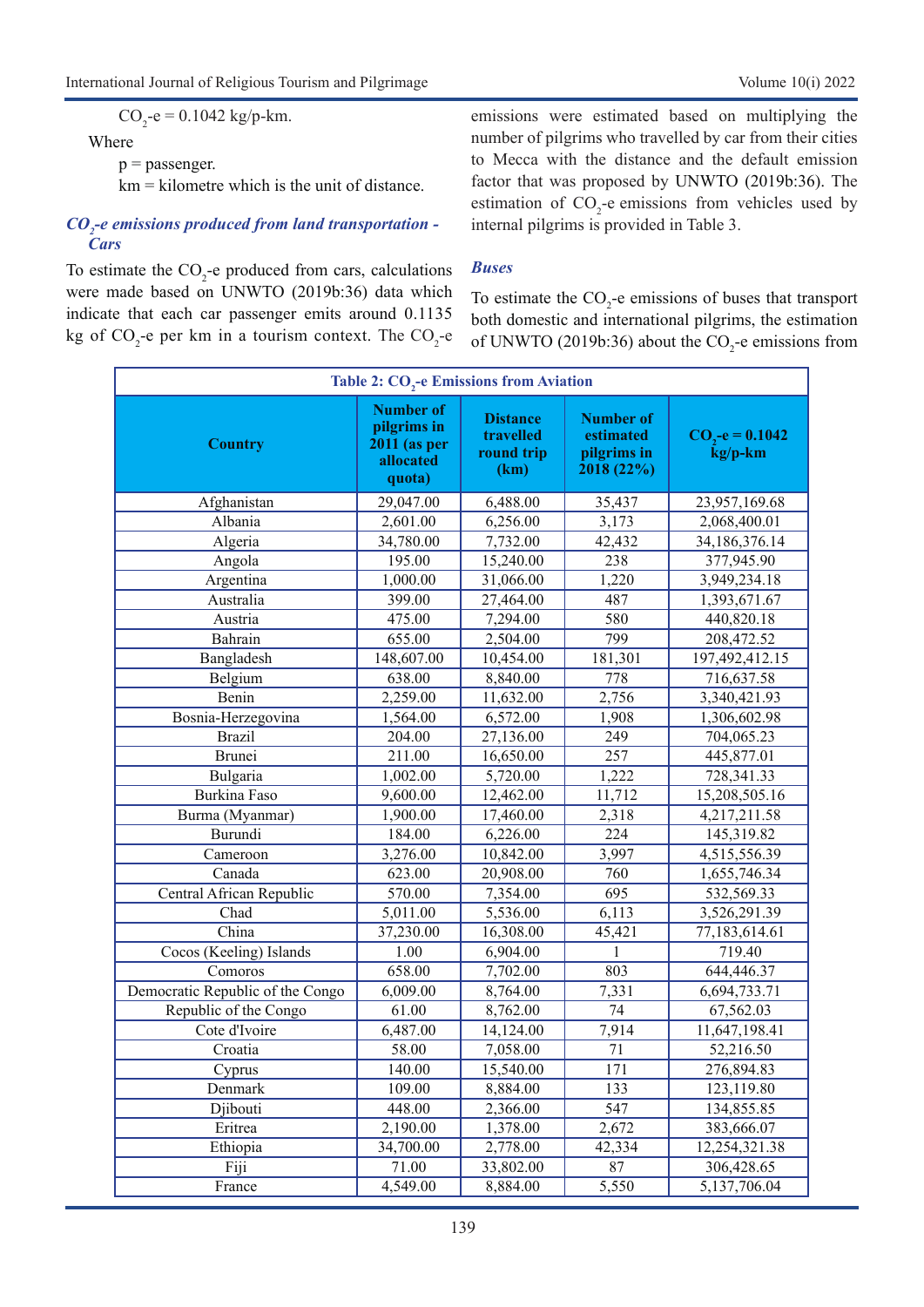| Table 2 (cont.): CO <sub>2</sub> -e Emissions from Aviation |                                                                               |                                                    |                                                            |                             |  |  |  |
|-------------------------------------------------------------|-------------------------------------------------------------------------------|----------------------------------------------------|------------------------------------------------------------|-----------------------------|--|--|--|
| <b>Country</b>                                              | <b>Number of</b><br>pilgrims in<br><b>2011</b> (as per<br>allocated<br>quota) | <b>Distance</b><br>travelled<br>round trip<br>(km) | <b>Number of</b><br>estimated<br>pilgrims in<br>2018 (22%) | $CO3-e = 0.1042$<br>kg/p-km |  |  |  |
| Gambia, The                                                 | 1,434.00                                                                      | 13,030.00                                          | 1,749                                                      | 2,374,662.77                |  |  |  |
| Georgia                                                     | 463.00                                                                        | 7,508.00                                           | 565                                                        | 442,018.48                  |  |  |  |
| Germany                                                     | 3,050.00                                                                      | 8,294.00                                           | 3,721                                                      | 3,215,817.69                |  |  |  |
| Ghana                                                       | 3,365.00                                                                      | 11,002.00                                          | 4,105                                                      | 4,706,006.48                |  |  |  |
| Greece                                                      | 139.00                                                                        | 4,668.00                                           | 170                                                        | 82,688.95                   |  |  |  |
| Guinea                                                      | 8,048.00                                                                      | 11,964.00                                          | 9,819                                                      | 12,240,844.57               |  |  |  |
| Guinea-Bissau                                               | 637.00                                                                        | 14,556.00                                          | 777                                                        | 1,178,503.25                |  |  |  |
| Guyana                                                      | 77.00                                                                         | 28,604.00                                          | 94                                                         | 280,170.46                  |  |  |  |
| India                                                       | 129,632.00                                                                    | 7,760.00                                           | 158,151                                                    | 127,879,633.39              |  |  |  |
| Indonesia                                                   | 212,937.00                                                                    | 15,916.00                                          | 259,783                                                    | 430,836,388.96              |  |  |  |
| Iran                                                        | 66,658.00                                                                     | 3,866.00                                           | 81,323                                                     | 32,759,929.62               |  |  |  |
| Italy                                                       | 581.00                                                                        | 6,757.00                                           | 709                                                        | 499,192.29                  |  |  |  |
| Japan                                                       | 127.00                                                                        | 19,330.00                                          | 155                                                        | 312,198.83                  |  |  |  |
| Kenya                                                       | 3,383.00                                                                      | $\overline{5,096.00}$                              | 4,127                                                      | 2,191,450.21                |  |  |  |
| Lebanon                                                     | 2,284.00                                                                      | 2,832.00                                           | 2,786                                                      | 822,133.00                  |  |  |  |
| Liberia                                                     | 696.00                                                                        | 12,554.00                                          | 849                                                        | 1,110,599.65                |  |  |  |
| Libya                                                       | 5,593.00                                                                      | 5,952.00                                           | 6,823                                                      | 4,231,613.68                |  |  |  |
| Macedonia                                                   | 346.00                                                                        | 5,990.00                                           | 422                                                        | 263,394.68                  |  |  |  |
| Madagascar                                                  | 1,263.00                                                                      | 9,640.00                                           | 1,541                                                      | 1,547,916.01                |  |  |  |
| Malawi                                                      | 2,432.00                                                                      | 7,996.00                                           | 2,967                                                      | 2,472,054.55                |  |  |  |
| Malaysia                                                    | 22,600.00                                                                     | 14,100.00                                          | 27,572                                                     | 40,509,333.84               |  |  |  |
| Maldives                                                    | 349.00                                                                        | 8,330.00                                           | 426                                                        | 369,762.04                  |  |  |  |
| Mali                                                        | 11,062.00                                                                     | 13,030.00                                          | 13,496                                                     | 18,323,870.10               |  |  |  |
| Mauritania                                                  | 3,087.00                                                                      | 13,128.00                                          | 3,766                                                      | 5,151,653.00                |  |  |  |
| Mauritius                                                   | 204.00                                                                        | 11,244.00                                          | 249                                                        | 291,734.58                  |  |  |  |
| Mayotte                                                     | 188.00                                                                        | 82,400.00                                          | 229                                                        | 1,966,212.32                |  |  |  |
| Mongolia                                                    | 112.00                                                                        | 17,450.00                                          | $\overline{137}$                                           | 249,105.73                  |  |  |  |
| Morocco                                                     | 32,300.00                                                                     | 9,510.00                                           | 39,406                                                     | 39,049,060.45               |  |  |  |
| Mozambique                                                  | 3,881.00                                                                      | 11,762.00                                          | 4,735                                                      | 5,803,217.89                |  |  |  |
| Nepal                                                       | 1,052.00                                                                      | 9,432.00                                           | 1,283                                                      | 1,260,950.88                |  |  |  |
| Netherlands                                                 | 722.00                                                                        | 9,156.00                                           | 881                                                        | 840,522.63                  |  |  |  |
| Niger                                                       | 9,333.00                                                                      | 14,348.00                                          | 11,386                                                     | 17,022,771.38               |  |  |  |
| Nigeria                                                     | 64,386.00                                                                     | 9,290.00                                           | 78,551                                                     | 76,038,781.92               |  |  |  |
| Pakistan                                                    | 157,547.00                                                                    | 5,748.00                                           | 192,207                                                    | 115, 120, 768. 11           |  |  |  |
| Philippines                                                 | 4,393.00                                                                      | 17,174.00                                          | 5,359                                                      | 9,590,095.56                |  |  |  |
| Romania                                                     | 179.00                                                                        | 5,648.00                                           | 218                                                        | 128,297.71                  |  |  |  |
| Russia                                                      | 20,079.00                                                                     | 7,628.00                                           | 24,496                                                     | 19,470,341.85               |  |  |  |
| Rwanda                                                      | 388.00                                                                        | 16,290.00                                          | 473                                                        | 802,878.71                  |  |  |  |
| Senegal                                                     | 10,459.00                                                                     | 13,390.00                                          | 12,760                                                     | 17,803,236.88               |  |  |  |
| Serbia and Montenegro                                       | 2,058.00                                                                      | 6,080.00                                           | 2,511                                                      | 1,590,808.90                |  |  |  |
| Sierra Leone                                                | 3,611.00                                                                      | 11,736.00                                          | 4,405                                                      | 5,386,835.74                |  |  |  |
| Singapore                                                   | 664.00                                                                        | 14,670.00                                          | 810                                                        | 1,238,177.34                |  |  |  |
| Slovenia                                                    | 48.00                                                                         | 7,306.00                                           | 59                                                         | 44,915.83                   |  |  |  |
| Somalia                                                     | 8,592.00                                                                      | 4,528.00                                           | 10,482                                                     | 4,945,592.08                |  |  |  |
| South Africa                                                | 887.00                                                                        | 10,876.00                                          | 1,082                                                      | 1,226,208.09                |  |  |  |
| Sri Lanka                                                   | 1,405.00                                                                      | 9,282.00                                           | 1,714                                                      | 1,657,754.06                |  |  |  |
| Sudan                                                       | 28,131.00                                                                     | 1,916.00                                           | 34,320                                                     | 6,851,891.90                |  |  |  |
| Suriname                                                    | 86.00                                                                         | 26,786.00                                          | 105                                                        | 293,065.63                  |  |  |  |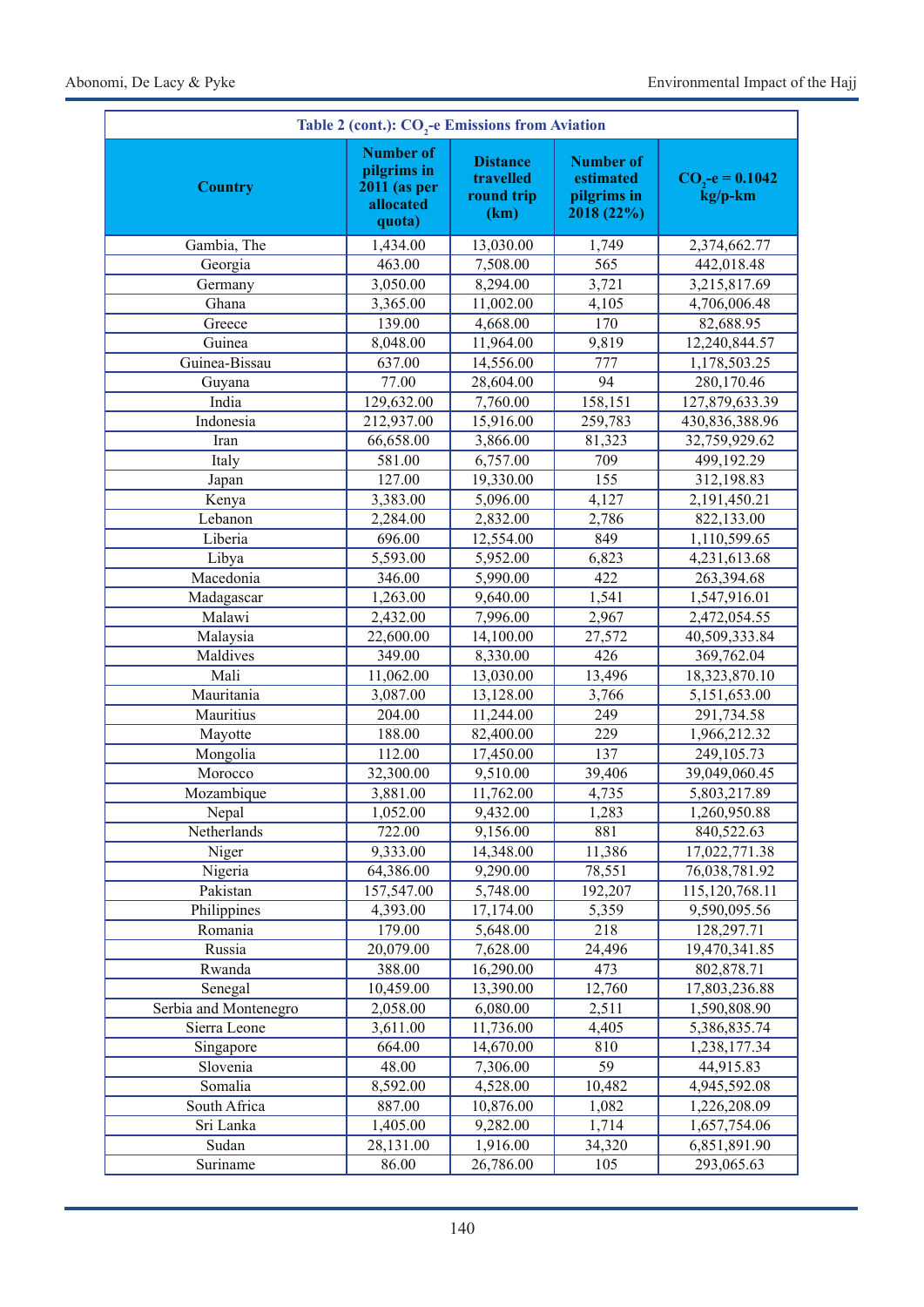| Table 2 (cont.): CO <sub>2</sub> -e Emissions from Aviation |                                                                          |                                                    |                                                            |                             |  |  |  |
|-------------------------------------------------------------|--------------------------------------------------------------------------|----------------------------------------------------|------------------------------------------------------------|-----------------------------|--|--|--|
| <b>Country</b>                                              | <b>Number of</b><br>pilgrims in<br>$2011$ (as per<br>allocated<br>quota) | <b>Distance</b><br>travelled<br>round trip<br>(km) | <b>Number of</b><br>estimated<br>pilgrims in<br>2018 (22%) | $CO2-e = 0.1042$<br>kg/p-km |  |  |  |
| Swaziland                                                   | 117.00                                                                   | 11,056.00                                          | 143                                                        | 164,741.03                  |  |  |  |
| Sweden                                                      | 270.00                                                                   | 10,740.00                                          | 329                                                        | 368,186.53                  |  |  |  |
| Switzerland                                                 | 322.00                                                                   | 8,110.00                                           | 393                                                        | 332,109.37                  |  |  |  |
| Tanzania                                                    | 12,868.00                                                                | 6,788.00                                           | 15,699                                                     | 11,104,053.41               |  |  |  |
| Togo                                                        | 1,136.00                                                                 | 11,066.00                                          | 1,386                                                      | 1,598,165.00                |  |  |  |
| Trinidad and Tobago                                         | 63.00                                                                    | 23,682.00                                          | 77                                                         | 190,010.16                  |  |  |  |
| Tunisia                                                     | 9,873.00                                                                 | 6,534.00                                           | 12,045                                                     | 8,200,751.53                |  |  |  |
| Turkey                                                      | 69,521.00                                                                | 4,744.00                                           | 84,816                                                     | 41,926,652.24               |  |  |  |
| Uganda                                                      | 4,363.00                                                                 | 9,148.00                                           | 5,323                                                      | 5,073,998.58                |  |  |  |
| United Kingdom                                              | 1,632.00                                                                 | 9,524.00                                           | 1,991                                                      | 1,975,869.99                |  |  |  |
| <b>United States</b>                                        | 7,393.00                                                                 | 22,372.00                                          | 9,019                                                      | 21,024,753.69               |  |  |  |
| Vietnam                                                     | 67.00                                                                    | 14,646.00                                          | 82                                                         | 125,141.28                  |  |  |  |
| Western Sahara                                              | 273.00                                                                   | 11,260.00                                          | 333                                                        | 390,706.24                  |  |  |  |
| Zambia                                                      | 2,815.00                                                                 | 8,672.00                                           | 3,434                                                      | 3,103,039.32                |  |  |  |
| Zimbabwe                                                    | 127.00                                                                   | 12,816.00                                          | 155                                                        | 206,991.22                  |  |  |  |
| Egypt                                                       | 72,855.00                                                                | 2,467.00                                           | 88,883                                                     | 22,848,388.42               |  |  |  |
| Kuwait                                                      | 2,636.00                                                                 | 2,468.00                                           | 3,216                                                      | 827,044.57                  |  |  |  |
| Oatar                                                       | 1,168.00                                                                 | 2,656.00                                           | 1,425                                                      | 394,376.16                  |  |  |  |
| Oman                                                        | 2,547.00                                                                 | 3,992.00                                           | 3,107                                                      | 1,292,407.60                |  |  |  |
| United Arab Emirates                                        | 3,577.00                                                                 | 3,392.00                                           | 4,364                                                      | 1,542,440.09                |  |  |  |
| <b>Total</b>                                                | 1,362,083.00                                                             | 1,186,776.00                                       | 1,661,741                                                  | 1,561,190,021.20            |  |  |  |

buses =  $0.0300 \text{ kg/p-km}$  is applied in this study. Because the government data does not provide the number of pilgrims in each bus that travelled to Mecca, this study adopts the assumption of El Hanandeh (2013) that each bus in the Hajj holds approximately 40 passengers. For the Hajj in 2018, 3,685 buses travelled from Madinah to Mecca. Based on the assumption that each bus holds 40 passengers, around 147,400 travelled from Madinah to Mecca by bus.

The  $\mathrm{CO}_2$ -eemissions were estimated based on multiplying the number of pilgrims who travelled by bus from their

cities to Mecca by the distance and the default emission factor that was proposed by the UNWTO (2019b:36). The estimation of  $CO<sub>2</sub>$ -e emissions from buses that transported domestic pilgrims is provided in Table 4 and international pilgrims in Tables 5, 6 and 7.

According to the Deputy Minister of the Hajj and Umrah, 17,000 buses transported foreign pilgrims inside the Hajj areas (Arabnews, 2018). There are two places that most international pilgrims visit - Jeddah and Madinah - as these have the two main airports. In addition, Madinah is considered the second most important place for Muslims

| Table 3: CO <sub>2</sub> -e Emissions of Vehicles Used by Internal Pilgrims (round trip).                                                                                                                                                                   |                              |                                              |                                              |                                           |                          |                                               |  |
|-------------------------------------------------------------------------------------------------------------------------------------------------------------------------------------------------------------------------------------------------------------|------------------------------|----------------------------------------------|----------------------------------------------|-------------------------------------------|--------------------------|-----------------------------------------------|--|
| <b>Destination</b>                                                                                                                                                                                                                                          | Sharae'a-<br>Mecca $(32 km)$ | <i>*South-Mecca</i><br>$(1307.4 \text{ km})$ | <b>Madinah-Mecca</b><br>$(914 \; \text{km})$ | <b>Taif-Mecca</b><br>$(180.2 \text{ km})$ | Jeddah-Mecca<br>(132 km) | Jeddah-Mecca (old<br>road) $(132 \text{ km})$ |  |
| Number of<br>pilgrims<br>(total)                                                                                                                                                                                                                            | 70,600                       | 21,304                                       | 42,775                                       | 10.014                                    | 91,678                   | 3,591                                         |  |
| $CO2$ -e<br>emissions<br>(0.1135)<br>$kg/p-km)$                                                                                                                                                                                                             | 256,419.20                   | 3,161,298.43                                 | 4,437,435.73                                 | 204,813.34                                | 1,373,519.80             | 53,800.36                                     |  |
| 9,487,286.86 kgCO <sub>2</sub> -e<br><b>Total</b>                                                                                                                                                                                                           |                              |                                              |                                              |                                           |                          |                                               |  |
| Adapted from (Gastat, 2018). Abbrev (kg = kilogram). *There are three main cities in the South (Jazan 707.3 km – Aseer 404<br>$km - Najran 850 km$ ). Thus, the average distance of the three cities was considered in this study which is $(707.3 + 404 +$ |                              |                                              |                                              |                                           |                          |                                               |  |

850)/3= 653.7 km (one round).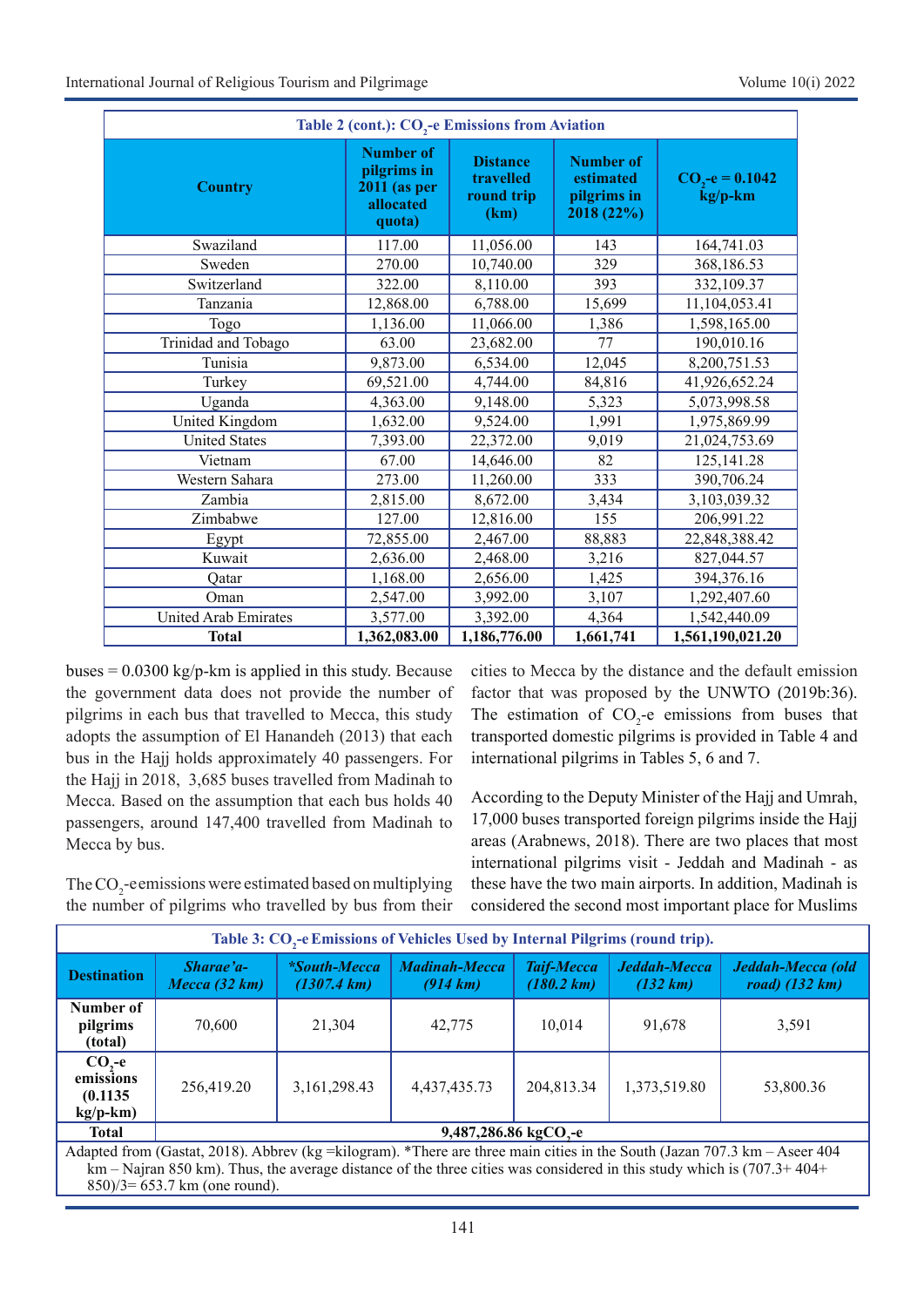

| <b>Table 4: Bus Transportation for Domestic Pilgrims (round trip)</b>            |                                     |                                              |                                            |                                         |                                    |  |  |
|----------------------------------------------------------------------------------|-------------------------------------|----------------------------------------------|--------------------------------------------|-----------------------------------------|------------------------------------|--|--|
| <b>Destination</b>                                                               | Sharae'a-Mecca<br>$(32 \text{ Km})$ | <b>South-Mecca</b><br>$(1,425.2 \text{ km})$ | <b>Madinah-Mecca</b><br>$(914 \text{ km})$ | <b>Taif-Mecca</b><br>$(130 \text{ km})$ | Jeddah-Mecca<br>$(132 \text{ km})$ |  |  |
| <b>Bus</b>                                                                       | 5,436                               | 2,582                                        | 3,685                                      | 2,356                                   | 5,729                              |  |  |
| <b>Passenger</b><br>(Number of buses*40)                                         | 217,440                             | 103,280                                      | 147,400                                    | 94.240                                  | 229,160                            |  |  |
| CO <sub>2</sub> -e Emissions<br>$(0.0300 \text{ kg/p-km})$                       | 208,742.40                          | 4,415,839.68                                 | 4,041,708.00                               | 367,536.00                              | 907,473.60                         |  |  |
| Total                                                                            | 9,941,299.68 kgCO <sub>2</sub> -e   |                                              |                                            |                                         |                                    |  |  |
| Adapted from (Gastat, 2018). Abbrev (p= passenger, km= kilometre, kg = kilogram) |                                     |                                              |                                            |                                         |                                    |  |  |

as it the location of the mosque of prophet Mohammed, peace be upon him. Thus, many pilgrims visit the mosque either before or after performing the Hajj rituals. This study estimated the  $CO_2$ -e emissions from the movement of buses from the airports in Jeddah and Madinah Figure 1.

As indicated, 57% of flights (3,939) landed at King Abdul Aziz International Airport in Jeddah, and 43% (3,030) arrived at Prince Mohammed bin Abdul Aziz International Airport in Madinah. Therefore, this study assumes that the number of buses was equally divided

based on the number of flights that landed in Saudi Arabia. Based on the assumption, the number of buses (17,000) that transport international pilgrims from Jeddah and Madinah is 9,690 (57%) and 7,310 (43%) respectively.

## *International pilgrims travel to Mecca by bus*

Despite aviation being the main transport mode that international pilgrims use to arrive to Saudi Arabia, some pilgrims arrive by bus (Table 7) (El Hanandeh, 2013). Similar to aviation data, robust data on the number of buses that travel to Mecca are not available / published.

| Table 5: Bus Transportation for Foreign Pilgrims During the Hajj - Starting from Jeddah (round trip) |                                    |                                           |                                      |                                         |                                                   |                                 |                                     |                                      |
|------------------------------------------------------------------------------------------------------|------------------------------------|-------------------------------------------|--------------------------------------|-----------------------------------------|---------------------------------------------------|---------------------------------|-------------------------------------|--------------------------------------|
| <b>Destination</b>                                                                                   | Jeddah-<br><b>Mecca</b><br>(66 km) | Mecca-<br><b>Mina</b><br>$(6 \text{ Km})$ | Mina-<br>Arafat<br>$(14 \text{ km})$ | Arafat-<br><b>Muzdalifah</b><br>(13 km) | <b>Muzdalifah</b><br>$-Mina(3)$<br>km)            | Mina-<br><b>Mecca</b><br>(6 km) | Mecca-<br><b>Madinah</b><br>(457km) | Madinah-<br><b>Jeddah</b><br>(420km) |
| Number of buses                                                                                      |                                    | 9,690(57%)                                |                                      |                                         |                                                   |                                 |                                     |                                      |
| <i>Passenger</i> (Number<br>of buses*40).                                                            |                                    | 387,600                                   |                                      |                                         |                                                   |                                 |                                     |                                      |
| $COz$ -e<br>emissions (0.0300<br>$kg/p-km)$                                                          | 767,448                            | 69.768                                    | 162,792                              | 151.164                                 | 34,884                                            | 69.768                          | 5,313,996                           | 4,883,760                            |
| <b>Total</b>                                                                                         |                                    | 11,453,580 kgCO <sub>,-e</sub>            |                                      |                                         |                                                   |                                 |                                     |                                      |
|                                                                                                      |                                    |                                           |                                      |                                         | Abbrev (p= passenger, km= kilometre, kg=kilogram) |                                 |                                     |                                      |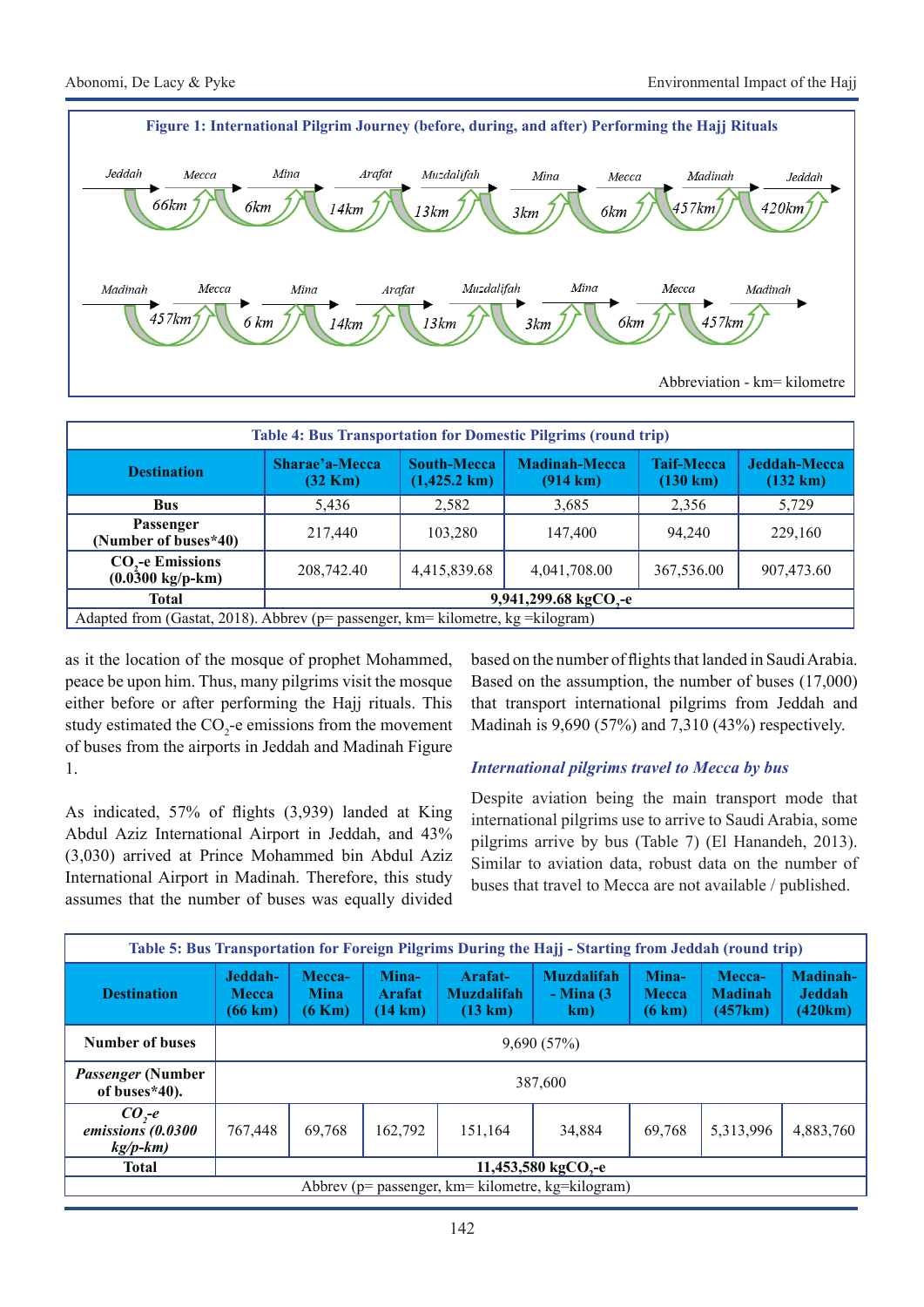International Journal of Religious Tourism and Pilgrimage Volume 10(i) 2022

| Table 6: Bus Transportation for Foreign Pilgrims During the Hajj Starting from Madinah (one trip) |                                                |                                           |                                             |                                                   |                                       |                                           |                                     |
|---------------------------------------------------------------------------------------------------|------------------------------------------------|-------------------------------------------|---------------------------------------------|---------------------------------------------------|---------------------------------------|-------------------------------------------|-------------------------------------|
| <b>Destination</b>                                                                                | Madinah-<br><b>Mecca</b><br>$(457 \text{ km})$ | Mecca-<br><b>Mina</b><br>$(6 \text{ km})$ | Mina-<br><b>Arafat</b><br>$(14 \text{ km})$ | Arafat-<br><b>Muzdalifah</b><br>$(13 \text{ km})$ | <b>Muzdalifah</b><br>- Mina<br>(3 km) | Mina-<br><b>Mecca</b><br>$(6 \text{ km})$ | Mecca-<br><b>Madinah</b><br>(457km) |
| <b>Number of buses</b>                                                                            |                                                | 7,310 (43%)                               |                                             |                                                   |                                       |                                           |                                     |
| <b>Passenger (Number</b><br>of buses $*40$ ).                                                     |                                                | 292,400                                   |                                             |                                                   |                                       |                                           |                                     |
| $COz - e$<br>emissions (0.0300<br>$kg/p-km)$                                                      | 4,008,804                                      | 52,632                                    | 122,808                                     | 114,036                                           | 26,316                                | 52,632                                    | 4,008,804                           |
| <b>Total</b>                                                                                      |                                                | 8,386,032 kgCO <sub>2</sub> -e            |                                             |                                                   |                                       |                                           |                                     |
| Abbrev (p= passenger, km= kilometre, kg= kilogram)                                                |                                                |                                           |                                             |                                                   |                                       |                                           |                                     |

Therefore, El Hanandeh's (2013) figures for pilgrims who arrived by bus for the Hajj (110,924) are used in this study with an assumption that the number of pilgrims using bus transport decreased by approximately -23% - applying an equal reduction for each country. To illustrate, the pilgrims who arrived by bus for performing the Hajj in 2018 were 85,623 (Gastat, 2018: 32), which is 77% of the pilgrims who arrived in 2011 (110,924). The decrease of the percentage occurred because in 2012 the government started to improve the infrastructure of Mecca (Jadwa, 2018: 30).

It should be noted that pilgrims who arrived by bus from Yemen were excluded from the ration allocated due to the war that was underway. Still, 25,000 pilgrims from Yemen arrived by bus to Saudi Arabia to perform the Hajj rituals in 2018 (Alarabiya, 2018).

Since pilgrims from different countries use buses to travel to Saudi Arabia and there is absence of robust data, this study estimated the  $CO_2$ -e emissions following the assumptions of the UNWTO (2019b:36) which indicate that each bus passenger emits  $0.0300 \text{ CO}_2$ -e kg per km.

| Table 7: International Pilgrims Arriving to Mecca by Bus - Hajj 2018 (round trip) |                                                                                                                                                                                   |                                   |                              |                                                    |                                                                    |                                               |                                                     |  |
|-----------------------------------------------------------------------------------|-----------------------------------------------------------------------------------------------------------------------------------------------------------------------------------|-----------------------------------|------------------------------|----------------------------------------------------|--------------------------------------------------------------------|-----------------------------------------------|-----------------------------------------------------|--|
| Country                                                                           | <b>Distance</b><br>to Mecca<br>(km)                                                                                                                                               | Number of<br>passengers<br>(2011) | Number<br>of buses<br>(2011) | Approx.<br>passenger<br>number per<br>bus $(2011)$ | Assumption<br>of number of<br>passengers<br>(2018).<br>$(-23\%)$ . | Assumption<br>of number<br>of buses<br>(2018) | $CO2 - e$<br>$emissions =$<br>$(0.0300kg/p-$<br>km) |  |
| Jordan                                                                            | 2,700                                                                                                                                                                             | 5,299                             | 132                          | 40                                                 | 4,080                                                              | 102                                           | 330,480.00                                          |  |
| Syria                                                                             | 3,120                                                                                                                                                                             | 16,604                            | 415                          | 40                                                 | 12,785                                                             | 320                                           | 1,196,676.00                                        |  |
| Tajikistan                                                                        | 10,980                                                                                                                                                                            | 6,447                             | 161                          | 40                                                 | 4,964                                                              | 124                                           | 1,635,141.60                                        |  |
| Kyrgyzstan                                                                        | 12,320                                                                                                                                                                            | 3,860                             | 96                           | 40                                                 | 2,972                                                              | 74                                            | 1,098,451.20                                        |  |
| Kazakhstan                                                                        | 13,400                                                                                                                                                                            | 7,137                             | 178                          | 40                                                 | 5,495                                                              | 137                                           | 2,208,990.00                                        |  |
| Azerbaijan                                                                        | 8,920                                                                                                                                                                             | 8,795                             | 220                          | 40                                                 | 6,772                                                              | 169                                           | 1,812,187.20                                        |  |
| Turkmenistan                                                                      | 7,978                                                                                                                                                                             | 4,407                             | 110                          | 40                                                 | 3,393                                                              | 85                                            | 812,080.62                                          |  |
| Uzbekistan                                                                        | 9,346                                                                                                                                                                             | 23,629                            | 591                          | 40                                                 | 18,194                                                             | 455                                           | 5, 101, 233. 72                                     |  |
| Yemen                                                                             | 3,140                                                                                                                                                                             | 20,520                            | 513                          | 40                                                 | 25,000*                                                            | 625                                           | 2,355,000.00                                        |  |
| Palestinian territory                                                             | 2,700                                                                                                                                                                             | 4,298                             | 107                          | 40                                                 | 7,478                                                              | 83                                            | 605,718.00                                          |  |
| Kuwait                                                                            | 2,468                                                                                                                                                                             | 2,636                             | 66                           | 40                                                 | 3,309                                                              | 51                                            | 244,998.36                                          |  |
| Qatar                                                                             | 2,656                                                                                                                                                                             | 1,168                             | 30                           | 40                                                 | 2,030                                                              | 22                                            | 161,750.40                                          |  |
| Oman                                                                              | 3,992                                                                                                                                                                             | 2,547                             | 64                           | 40                                                 | 899                                                                | 49                                            | 107,664.24                                          |  |
| United Arab Emirates                                                              | 3,392                                                                                                                                                                             | 3,577                             | 90                           | 40                                                 | 1.961                                                              | 69                                            | 199,551.36                                          |  |
| <b>Total</b>                                                                      | 17,869,922.70 kgCO <sub>3</sub> -e                                                                                                                                                |                                   |                              |                                                    |                                                                    |                                               |                                                     |  |
|                                                                                   | Adapted from (El Hanandeh, 2013). * The number of Yemenis pilgrims was not decreased by the assumed percentage<br>$(-23%)$ . Abbrev (km = kilometre, P= passenger, kg= kilogram). |                                   |                              |                                                    |                                                                    |                                               |                                                     |  |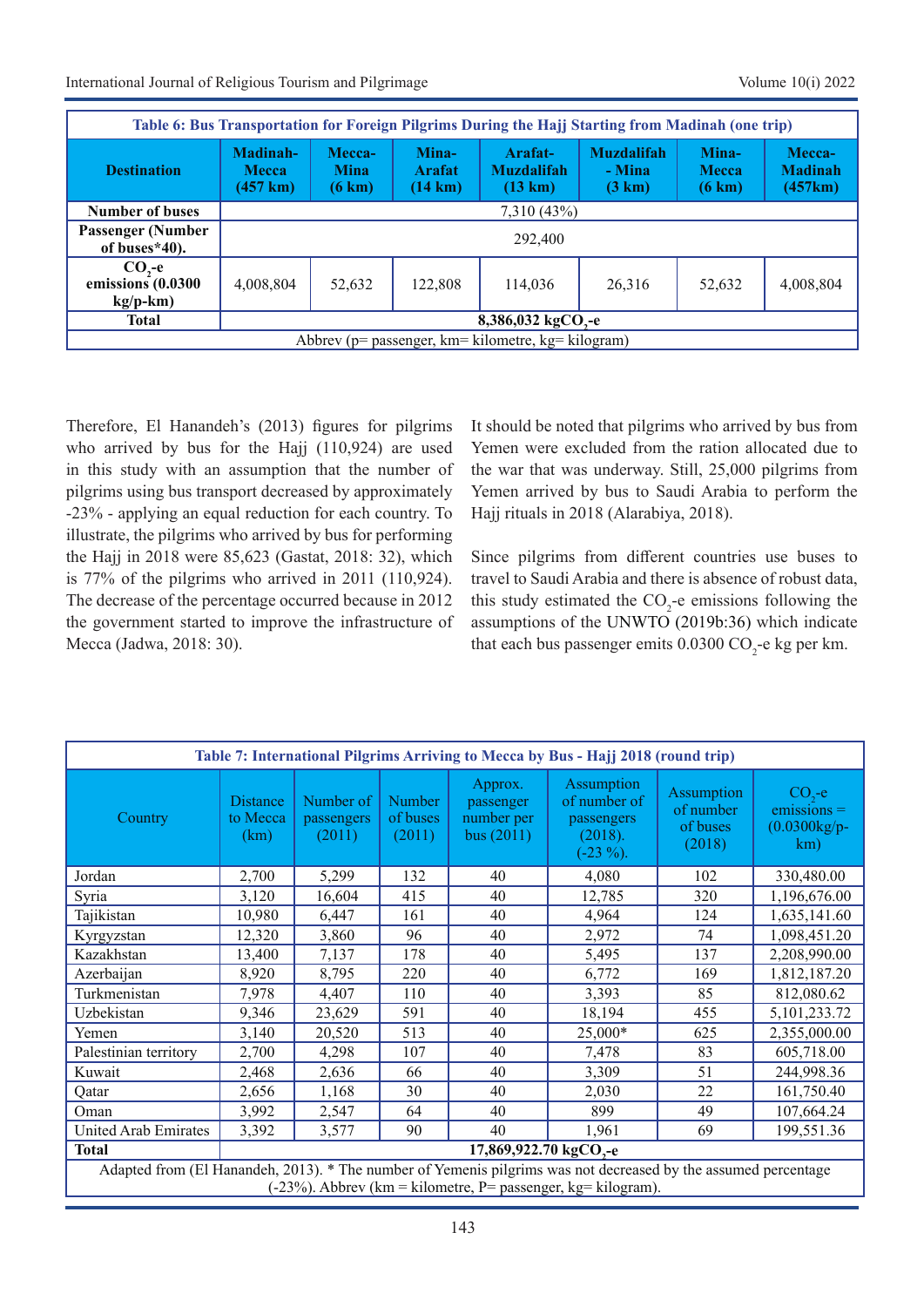## **CO2 -e Emissions Produced from Electricity Generation**

#### *Seawater desalination*

To estimate the  $CO<sub>2</sub>$ -e emissions from seawater desalination, the following formula was applied:

 $EC = WC*ECMSE$ .

Where

- (EC) = electricity consumed of desalinating seawater by using multi-stage flash technique.
- (WC) = water consumed in the Hajj was 40,000,000 m3 (MEWA, 2018).
- (ECMSF) = electricity consumed of seawater desalination of the multi-stage flash technique  $(3 \text{ kWh per m}^3)$  of water.

Thus

 $EC = 40,000,000 * 3 = 120,000,000$  kWh.

According to CDMDNA (2011:4) each kWh of electricity generated in Saudi Arabia will produce 0.654 kgCO<sub>2</sub>-e.

Accordingly

 $CO<sub>2</sub>$ -e of electricity =  $EC^*$  0.654 =  $120,000,000*0.654 = 78,480,000 \text{ kgCO}_2\text{-e}.$ 

## *Accommodation (Tent)*

This study estimated the  $CO_2$ -e emissions of electricity produced to serve accommodation (tents) in the Hajj in three areas; Mina, Arafat, and Muzdalifah.

## *Mina (3-4 days)*

Mina is a valley surrounded by mountains, and is located about 6 kilometres to the east of Mecca. A large portion of the Hajj is performed in Mina, thus, pilgrims spend 3-4 days there.

In Mina the electricity consumed in 2018 was 556 Megawatts. Based on CDMDNA (2011:4) each kWh of electricity in Saudi Arabia produces  $0.654 \text{ kgCO}_2$ -e.

556 MWh = 556,000 kWh.

Accordingly

556,000 kWh \* 0.654 = 363,624 kgCO<sub>2</sub>-e produced in Mina.

### *Arafat (approx. 12 hours)*

The day of Arafat is an Islamic day that falls on the ninth day of Dhu al-Hijjah of the lunar Islamic calendar. This is the second day of the Hajj. Muslim pilgrims will travel from Mina to Arafa and will remain until the sunset. Arafat is about 14 kilometres southeast of Mina.

In Arafat the electricity consumed in 2018 was 75 Megawatts. According to CDMDNA (2011:4) each kWh of electricity produces  $0.654 \text{ kgCO}_2$ -e.

75 MWh = 75,000 kWh.

Accordingly

75000  $*$  0.654 = 49,050 kgCO<sub>2</sub>-e produced in the day of Arafat.

## *Muzdalifah (approx. 12 hours)*

After sunset of the ninth day of the Islamic month of Dhu al-Hijjah, Muslim pilgrims travel to Muzdalifah. This is an open area located about 3 km southeast of Mina. Pilgrims will remain there until the dawn of the next day.

In 2018, the electricity consumed in Muzdalifah was 40 Megawatts. According to CDMDNA (2011:4) each kWh of electricity in Saudi Arabia produces  $0.654 \text{ kgCO}_2$ -e.

 $40$  MWh =  $40,000$  kWh.

Accordingly

40000 \*  $0.654 = 26{,}160 \text{ (kgCO}_2\text{-e/kWh)}.$ produced in the day of Muzdalifah.

The total emissions of  $CO_2$ -e produced via electricity generation in the Hajj event 2018 was

$$
363,624,000 + 49,050,000 + 26,160,000 = 438,834,000 \text{ kgCO}_2 - e.
$$

Table 8 presents the  $CO<sub>2</sub>$ -e emissions produced during Hajj 2018 from each activity.

## **Discussion**

Table 8 clearly illustrates that the Hajj activities contribute significant GHG emissions and hence harm the environmental sustainability of the destination. This is evident despite the approximate estimation of GHGs undertaken by this study by applying only *Scope 1* and *Scope 2* methods. *Scope 3* methods have not been undertaken. The emissions produced from liquid waste from hotels and motels is also excluded due to the lack of available data. If these activities were included,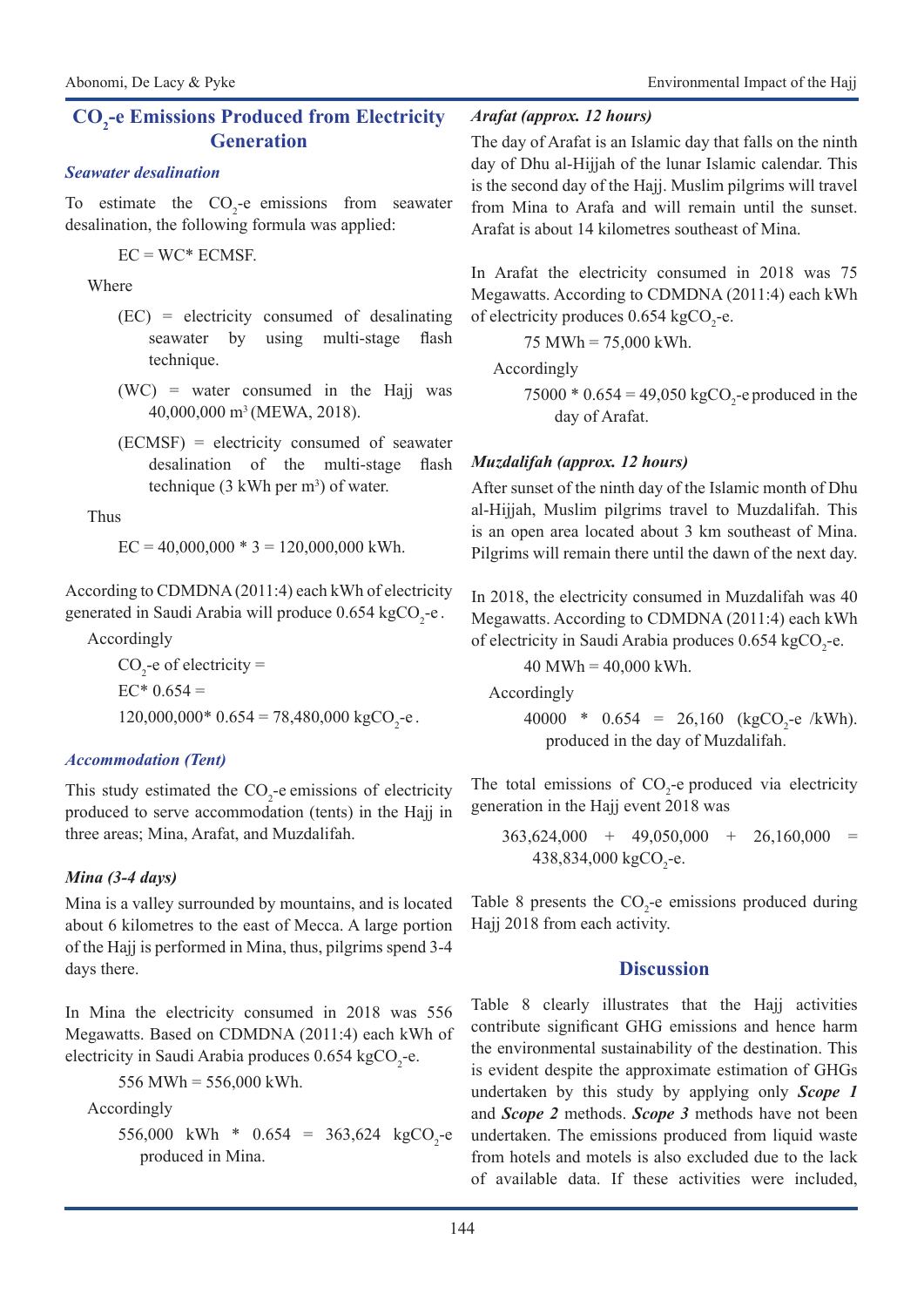| Table 8: Approximation of CO <sub>2</sub> -e Emissions During Hajj 2018 |                                |                |  |  |  |  |  |  |
|-------------------------------------------------------------------------|--------------------------------|----------------|--|--|--|--|--|--|
| <b>Activity</b>                                                         | kgCO <sub>2</sub> -e emissions | $\mathbf{v}_0$ |  |  |  |  |  |  |
| Aviation                                                                | 1,561,190,021.20               |                |  |  |  |  |  |  |
| Municipal solid waste (MSW)                                             | 169,204,000.00                 |                |  |  |  |  |  |  |
| Electricity generation (water desalination and accommodation)           | 78,918,834.00                  |                |  |  |  |  |  |  |
| Land transportation (car and bus)                                       | 57,138,121.20                  |                |  |  |  |  |  |  |
| Total                                                                   | 1,866,450,976.40               | 100            |  |  |  |  |  |  |

the estimation of total emission would be increased. However, despite these limitations, the significant GHG emissions revealed by this study are sufficient to show substantial environmental impacts of the Hajj.

The estimated GHG emissions arising from the 2018 Hajj indicated that aviation contributes the largest percentage (87%). This result is consistent with Kumar's (2015) study which found that air travel is the largest producer of GHG in Shri Mata Vaishno Devi Shrine religious event in Katra, Jammu and Kashmir. In fact, globally, it is well documented that aviation produces the largest amounts of GHG in international events (Higham *et al.*, 2019). Hence, with the anticipation that air travel will increase as the numbers of pilgrims increase, emissions will continue to rise. This is unless there is action to reduce the aviation production of GHG. For instance, one of the initiatives is setting taxes for  $CO_2$  production. This step has been taken by many governments such as Sweden, UK, and Germany to obligate airlines to use more efficient aircraft (Becken & Pant, 2019). The government could also financially support international initiatives for airlines, especially Middle-Eastern owned airlines, to become more carbon efficient by improving technology to be able to use low-carbon fuels such as hydrogen.

Although this current research only estimates the  $CO_2$ -e emissions of MSW, this study confirms that the emissions of MSW contributes notably in producing GHG with around 9% of the total emission. Thus, the government needs to improve their waste management practices. This is because disposing all MSW in landfill without proper treatment generates GHG - mainly methane and carbon dioxide (Hardy, 2003) - both of which have high global warming potential (Chalvatzaki & Lazaridis, 2010). Accordingly, effective strategy such as adopting recycling methods or converting the waste to energy would mitigate the GHG from landfill. For instance, Nizami *et al.* (2017) indicate that if the government of Saudi Arabia developed a waste-based biorefinery or waste to energy facilities they could treat around 87% of

total MSW. The remaining could be recycled. The same study revealed that both strategies would reduce GWP by 1.15 million  $Mt. CO_2$ -e and would aid the government to increase the sustainability of its economy. In fact, the country has great opportunity to reduce the GHG from MSW in the context of the Hajj because it has been found that Hajj pilgrims have high intention to sort and recycle waste if recycling bins were available in Hajj sites (Alsebaei, 2014).

Generating electricity for seawater desalination and accommodation also contributed significantly to the production of GHG (4% of total), although this study only estimated an approximate average. In regard to seawater desalination, this study revealed that approximately 78,480,000  $kgCO<sub>2</sub>$ -e were produced due to using non-renewable energy for the operation of seawater desalination. The result is in line with other studies that indicated the significant impact of desalinating seawater on the environment using non-renewable energy in the tourism context (Xu *et al.*, 2003; Sadhwani & De Ilurdoz, 2019).

Similarly, it has been revealed that using non-renewable resources for generating electricity for accommodation in tourism contributes significantly to producing GHG (Abeydeera & Karunasena, 2019). The results of this study show that the generation of electricity produced around 438,834 kgCO<sub>2</sub>-e. It should be noted that the estimation of GHG emissions from accommodation in this study only counted accommodation from tents and excluded more than 100 hotels and motels in Mecca (SPA, 2011), due to the lack of data availability. The exclusion has impacted the result of this study, underestimating emissions from accommodation. However, despite the exclusion, the quantity of GHG that this study found provides an indication that the generation of electricity for accommodation and seawater desalination for the Hajj pilgrims releases significant amount of GHG. In fact, it was indicated that compared to all cities in Saudi Arabia Mecca is the highest city for electricity consumption due to the pilgrimage (Makkahnews, 2015), and is expected to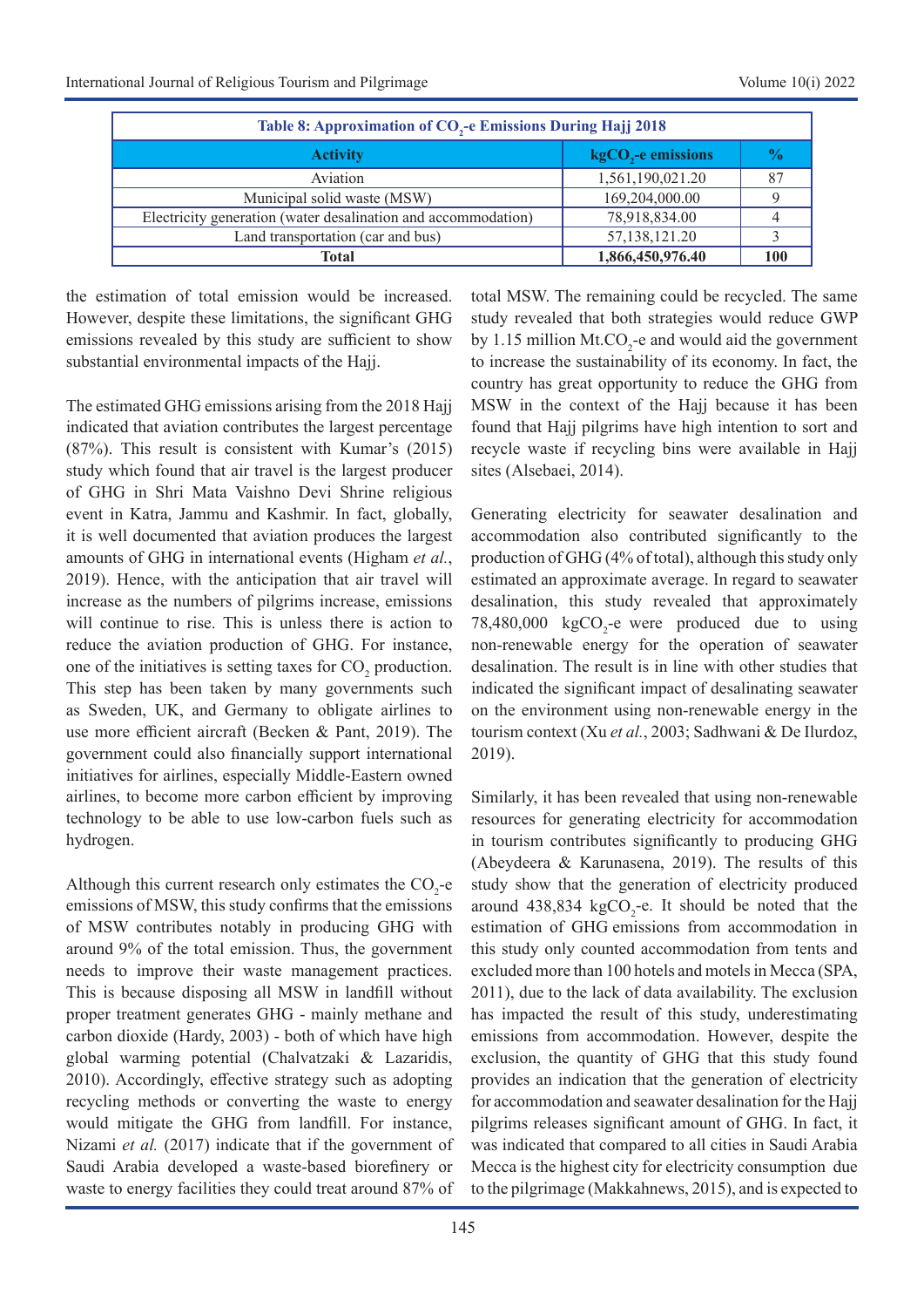increase in the next years if the same approach is applied. Thus, to mitigate the GHG from electricity generation, using renewable energy such as solar energy instead of conventional generation of energy could be an effective approach (Daly *et al.*, 2010), particularly in a country like Saudi Arabia where its geographical location falls in a sun belt so suitable for solar (Almasoud & Gandayh, 2015). In fact, Faqeha *et al.* (2018) indicated that if the government applied solar energy in all the tents in the Hajj, approximately 1280 mega-volt ampere (MVA) of low emission energy would be produced.

Land transportation was the last GHG emitter in the Hajj with 3% of the total calculated. This is because this study only estimated the GHG produced from each pilgrim per km and excluded other factors that can considerably increase the results such as fuel consumption, vehicle type, and fuel emission factors (Grizane & Jurgelane-Kaldava, 2019), due to the lack of availability of the data. Yet, despite the exclusion and applying only basic methods to estimate the GHG from land transportation, the result of this study illustrated that  $57,138,121.20$  kg of  $CO_2$ -e were emitted. This result provides a clear indication that land transportation contributes significantly in impacting the environmental sustainability of the destination.

The quantity of GHG released by land transportation can be reduced if both short- and long-term mitigation policies and strategies are introducing such as increasing vehicles that use electric and hybrid engines (UNWTO, 2019b: 47), enhancing bus engine performance and using lightweight materials to decrease the energy intensity per km per pilgrim (Fischedick *et al.*, 2014). For instance, for the 2008 summer Olympic games in Beijing, the government changed the traditional buses to more than 100 natural gas public buses. This step of promoting clean energy aided in reducing around 20,000 tonnes of GHG emissions (Wu *et al.*, 2011). Furthermore, the world expo 2010 that was held in Shanghai, succeeded in reducing the GHG emissions from 1.66 kg/trip to 1.55 kg/trip through improving the transport infrastructure, introducing clean energy vehicles, and imposing policies to restrict the use of cars (Zeng & Li, 2014).

## **Conclusion**

This study investigated the components that contribute to the environmental impacts of the Hajj on Mecca, Saudi Arabia and the planet more generally. In particular, it provided an estimation of the  $CO_2$ -e produced during the Hajj from MSW, air and land transportation, and electricity generation for accommodation and water desalination (Table 8). The results estimate that, at a minimum, the Hajj activities in 2018 produced approximately  $1,866,450,976.40 \text{ kgCO}_{2}$ -e.

The government of Saudi Arabia has set various strategies and policies to mitigate the impact of the Hajj activities on the environmental sustainability - such as the *Green Hajj* project, the *Prepared Meal* project, and an *Environmental Charter* (Almadina, 2010; Al-Rajhi, 2018; SPA, 2019). Yet, the result shows that these measures have either not been implemented or have been insufficient to significantly improve the Hajj's sustainability. Given the scale of pollution generated by the Hajj, there is an urgent need to set strategies and implement more exacting measures. In fact, although COVID-19 has negatively impacted the Hajj, it can also offer an opportunity for the stakeholders to address their issues (Seraphin, 2021). Hence, restrictions on the number of pilgrims may give Hajj stakeholders an opportunity to put more effort into developing more efficient strategies and plans to mitigate the impact of Hajj activities on the sustainability of the destination. For example, one of the issues that contributes to harming the environmental sustainability of the destination is the lack of collaboration between key stakeholders from public and private sectors in implementing environmental projects such as *Green Hajj* and *Prepared Meal* (Al-Hakim, 2019; Hossain, 2019). Such an issue has been proven to hinder moves towards sustainability in tourism destinations (Hatipoglu *et al.*, 2016; Wondirad *et al.*, 2020). In contrast, enhancing collaborative networks is proven to lead stakeholders to innovative actopms which result in improving the sustainability in a destination (Graci, 2013). Therefore, hopfully this issue is addressed by the stakeholders before the Hajj event starts in earnest again.

Finally, it is important that the Saudi Government implement a process to regularly estimate (more accurately than we have been able to in this paper) the GHG emissions of the Hajj activities as a basis for benchmarking and continually reducing these emissions going forward.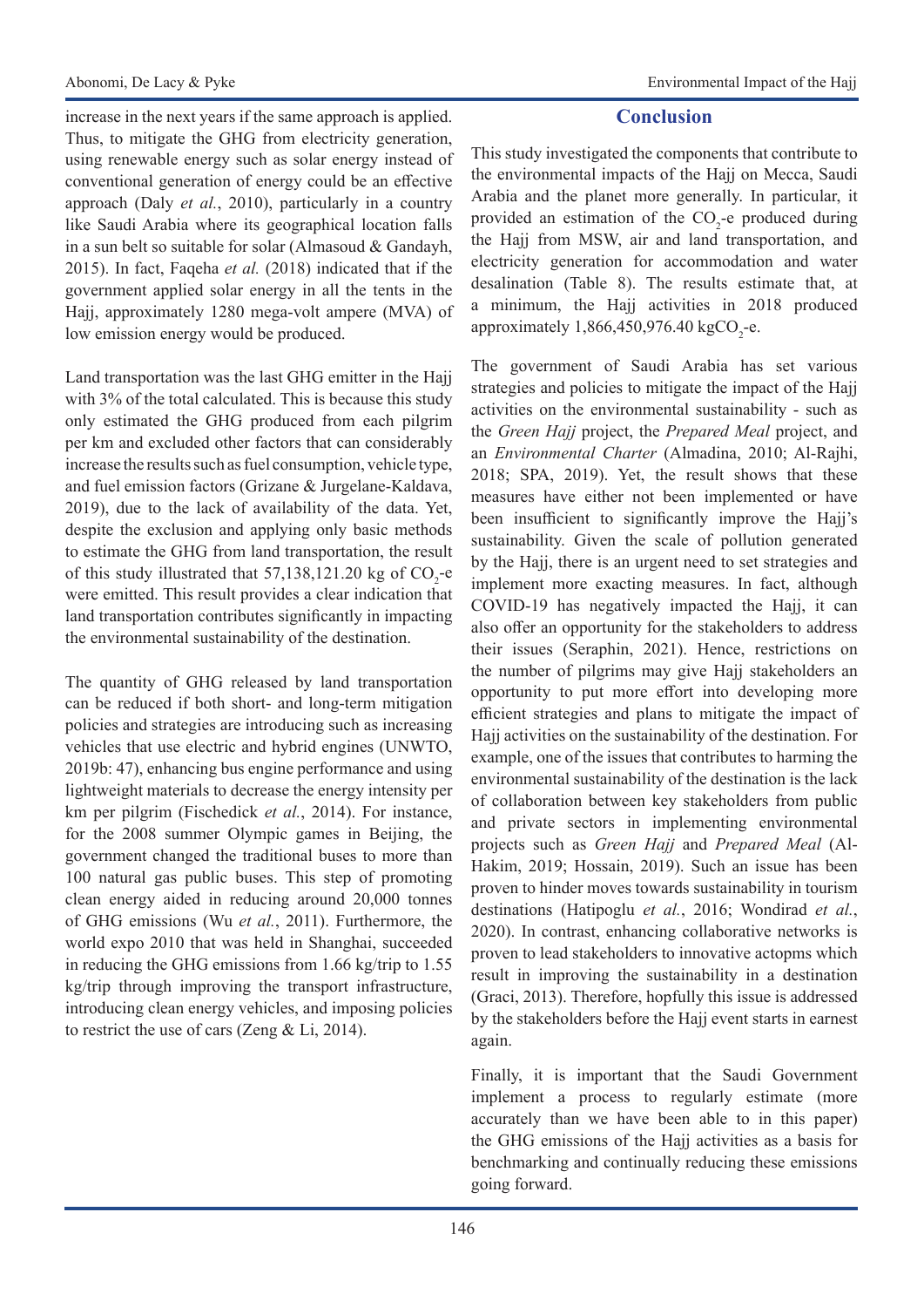#### **References**

- M, Rafid A, Jordan D *et al*. (2017) The development of a waste management system in Kerbala during major pilgrimage events: Determination of solid waste composition. Procedia Engineering 196: 779-784.
- Abeydeera W and Karunasena G (2019) Carbon emissions of hotels: The case of the Sri Lankan hotel industry. Buildings 9(11): 227.
- Abu-Taweel G (2017) Effects of perinatal exposure to Zamzam water on the teratological studies of the mice offspring. Saudi Journal of Bological Sciences 24(4): 892-900.
- ACCA. (2018) The economics of the Hajj. Available at: [https://www.accaglobal.com/an/en/member/member/](https://www.accaglobal.com/an/en/member/member/accounting-business/2018/07/insights/economics-hajj.html) [accounting-business/2018/07/insights/economics-hajj.](https://www.accaglobal.com/an/en/member/member/accounting-business/2018/07/insights/economics-hajj.html) [html](https://www.accaglobal.com/an/en/member/member/accounting-business/2018/07/insights/economics-hajj.html).
- Adama H (2009) The Hajj: Between a moral and a material economy. Afrique Contemporaine 231(3): 119-138.
- Al Omari M (2014) Environmental Study: Transportation is the most serious causes of environmental pollution in ثولتلا بابسأ رطخأ لقنلا لئاسو :ةيئيب ةسارد] Makkah . Al-Hayat, 3 October . [قمر لحمل ا ةكم يف ي يئيبل
- Al Surf M and Mostafa L (2017) Will the Saudi's 2030 Vision raise the public awareness of sustainable practices?. Procedia Environmental Sciences 37: 514-527.
- Al-Fattly H (2013) Comparative study of bacteria and fungi air polluted slaughterhouse of Al-Diwaniya city. Kufa Journal for Veterinary Medical Sciences 4(1): 81-89.
- Al-Hakim N (2019) The Green Hajj is an initiative that is hindered by the lack of Hajj stakeholders awareness [جحلا .[جاجحلا ةيعوتو نيذفنملا يعو اهصقني ةردابم رضخألا Okaz, 29 August.
- Al-Rajhi A (2018) The Hajj: Applies the Prepared Meal program تابجول اجمان رب قبطت جحلا] for international pilgrims .Sabq, 3 October جراخل اجاج حل ري ض حتل ا ةقبسم
- Al-Salman A (2018) Specialist: Some sewage treatment plants هايم ةجلاعم تاطحم ضعب :صتخم] lives our threatening are انتايح ددمت فرصلاً. Makkah News, 7 November.
- Alarabiya 2018 Saudi Arabia welcomes 25,000 Yemeni Hajj pilgrims. Alarabiya, 29 July.
- Alharthy E (2001) Environmental risk assessment of wastewater discharge Arna Valley Mecca. Unpublished doctoral dissertation, King Abdulaziz University.
- Ali A, Nawaz A, Al-Turaif H et al. (2020) The economic and environmental analysis of energy production from slaughterhouse waste in Saudi Arabia. Environment, Development and Sustainability 23(3): 4252-4269.
- Almadina (2010) Officials and experts are calling for setting an environmental charter to protect Al Mashaaer from pollution and waste during the Hajj [نولوؤسم ءاربخو ثولتلا نم رعاشملا ةيامحل يئيـب قاثيمب نوبلاطي .Almadina, 1 November جحل يف تاي افن ل
- Almasoud A and Gandayh H (2015) Future of solar energy in Saudi Arabia. Journal of King Saud University-Engineering Sciences 27(2): 153-157.
- Almasri M, Ahmed Q, Turkestani A et al. (2019) Hajj abattoirs in Makkah: Risk of zoonotic infections among occupational workers. Veterinary Medicine and Science 5(3): 428-434.
- Alsebaei A (2014) Solid waste management and recycling during Hajj pilgrimage in Mina. Unpublished doctoral dissertation, University of Leeds.
- Alsolami A (2018) Hajj and Umrah: 5,280,000 Zamzam water were distributed on the day of Arafat [جحلا ةرمعلاو: عيزوت .[ةفرع مويب ةدّربملا مزمز هايم نم ةوبع فلأ 280و نييالم 5 Sabq, 20 August.
- Amirahmadi H (2017) Urban development in the Muslim world. Oxon: Routledge.
- Arabnews (2013) Water supply to Makkah increased. Arab News, 1 July.
- Arabnews (2016) 30% increase in Umrah pilgrims seen by 2020. Arab News, 6 June.
- Arabnews (2018) Operation to transport pilgrims to Mina successful: Hajj Ministry. Arab News, 19 August.
- Arbulu I, Lozano J and Rey‐Maquieira J (2017) Waste generation flows and tourism growth: A STIRPAT model for Mallorca. Journal of Industrial Ecology 21(2): 272- 281.
- Bahabri A (2011) Environmental assessment of polluted water and soil due to sewage water at Uranah, South East Makkah. Unpublished doctoral dissertation, King Abdulaziz University.
- Becken S (2002) Analysing international tourist flows to estimate energy use associated with air travel. Journal of Sustainable Tourism 10(2): 114-131.
- Becken S and Hay J (2007) Tourism and climate change: Risks and opportunities. Clevedon: Channel View Publications.
- Becken S and Pant P (2019) Airline initiatives to reduce climate impact: Ways to accelerate actions. Griffith University, Surrey University and Amadeus. Available at: [https://](https://www.griffith.edu.au/__data/assets/pdf_file/0028/926506/Airline-initiatives-to-reduce-climate-impact.pdf) [www.griffith.edu.au/\\_\\_data/assets/pdf\\_file/0028/926506/](https://www.griffith.edu.au/__data/assets/pdf_file/0028/926506/Airline-initiatives-to-reduce-climate-impact.pdf) [Airline-initiatives-to-reduce-climate-impact.pdf.](https://www.griffith.edu.au/__data/assets/pdf_file/0028/926506/Airline-initiatives-to-reduce-climate-impact.pdf)
- Becken S and Bobes L (2016) Proving the case: Carbon reporting in travel and tourism. Griffith University and Amadeus. Available at: [https://www.griffith.edu.au/\\_\\_](https://www.griffith.edu.au/__data/assets/pdf_file/0026/18935/AMADEUS_White_paper_on_CO2_2016_final_low-res.pdf) data/assets/pdf\_file/0026/18935/AMADEUS\_White [paper\\_on\\_CO2\\_2016\\_final\\_low-res.pdf](https://www.griffith.edu.au/__data/assets/pdf_file/0026/18935/AMADEUS_White_paper_on_CO2_2016_final_low-res.pdf).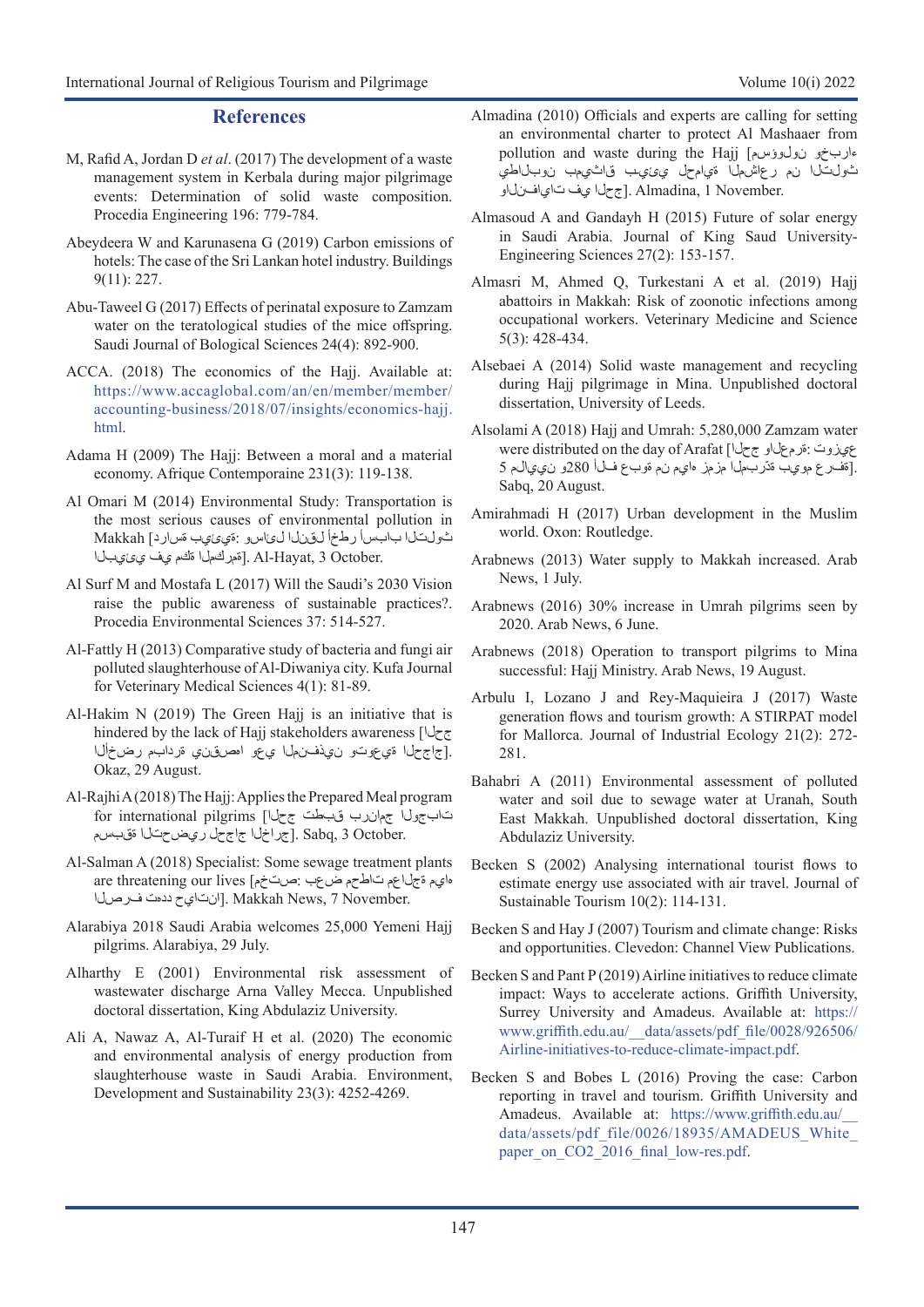- Brander M and Davis G (2012) Greenhouse gases, CO2, CO2e, and carbon: What do all these terms mean. Econometrica. Available at: [https://ecometrica.com/assets/GHGs-CO2-](https://ecometrica.com/assets/GHGs-CO2-CO2e-and-Carbon-What-Do-These-Mean-v2.1.pdf) [CO2e-and-Carbon-What-Do-These-Mean-v2.1.pdf](https://ecometrica.com/assets/GHGs-CO2-CO2e-and-Carbon-What-Do-These-Mean-v2.1.pdf).
- Butenhoff C, Khalil M, Porter W et al. (2015) Evaluation of ozone, nitrogen dioxide, and carbon monoxide at nine sites in Saudi Arabia during 2007. Journal of the Air & Waste Management Association 65(7): 871-886.
- Byrne D. (2020) Oil wars, petrol prices and COVID-19. Available at: [https://fbe.unimelb.edu.au/newsroom/oil](https://fbe.unimelb.edu.au/newsroom/oil-wars,-petrol-prices-and-covid-19)[wars,-petrol-prices-and-covid-19.](https://fbe.unimelb.edu.au/newsroom/oil-wars,-petrol-prices-and-covid-19)
- CAPA. (2018) Saudi Arabia aviation: Saudia transforms and the market grows. Available at: [https://centreforaviation.](https://centreforaviation.com/analysis/airline-leader/saudi-arabia-aviation-saudia-transforms-and-the-market-grows-439215) [com/analysis/airline-leader/saudi-arabia-aviation-saudia](https://centreforaviation.com/analysis/airline-leader/saudi-arabia-aviation-saudia-transforms-and-the-market-grows-439215)[transforms-and-the-market-grows-439215](https://centreforaviation.com/analysis/airline-leader/saudi-arabia-aviation-saudia-transforms-and-the-market-grows-439215).
- CDMDNA (2011) Baseline determination for the electricity grid in the Kingdom of Saudi Arabia – grid emission factor (GEF) according to CDM regulations. Clean Development Mechanism Designated National Authority, Riyadh.
- Chalvatzaki E and Lazaridis M (2010) Estimation of greenhouse gas emissions from landfills: Application to the Akrotiri landfill site (Chania, Greece). Global NEST Journal 12(1): 108-116.
- Clingingsmith D, Khwaja A and Kremer M (2009) Estimating the impact of the Hajj: Religion and tolerance in Islam's global gathering. The Quarterly Journal of Economics 124(3): 1133-1170.
- CT (2018) Brown to green: The G20 transition to low-carbon economy. Climate Transparency, Berline.
- CT (2019) Brown to green: The G20 transition towards a netzero emissions economy. Climate Transparency, Berline.
- Daly J, Glassmire J, Langham E et al. (2010) Clean technology applications in tourism accommodation. Sustainable Tourism Cooperative Research Centre, Queensland.
- Daye A (2019) Rising tourism in Saudi Arabia: Implications for real estate investment. Cornell Real Estate Review 17(1): 22.
- De Stefano L (2004) Freshwater and tourism in the Mediterranean. WWF Mediterranean Programme, Rome.
- DeLacy T, Jiang M, Lipman G et al. (2014) Green growth and travelism: Concept, policy and practice for sustainable tourism. New York: Routledge.
- Demattê J, Oliveira J, Tavares T et al. (2016) Soil chemical alteration due to slaughterhouse waste application as identified by spectral reflectance in São Paulo State, Brazil: An environmental monitoring useful tool. Environmental Earth Sciences 75(18): 1-22.
- Demirbas A, Hashem A and Bakhsh A (2017) The cost analysis of electric power generation in Saudi Arabia. Energy Sources, Part B: Economics, Planning, and Policy 12(6): 591-596.
- Dwyer L, Forsyth P, Spurr R et al. (2010) Estimating the carbon footprint of Australian tourism. Journal of Sustainable tourism 18(3): 355-376.
- El Hanandeh A (2013) Quantifying the carbon footprint of religious tourism: The case of Hajj. Journal of Cleaner Production 52: 53-60.
- Faqeha H, Alnoosani A, Oreijah, M et al. (2018) Enhancing and designing a solar photovoltaic system in a tent city (Mina). International Refereed Journal of Engineering and Science 7(6): 14-22.
- Fischedick M, Roy J, Acquaye A et al. (2014) Climate Change 2014: Mitigation of climate change. Intergovernmental Panel on Climate Change, Cambridge.
- Galaly R and Guido V (2017) Environmental and economic vision of plasma treatment of waste in Makkah. Plasma Science and Technology 19(10): 105503.
- Gastat (2018) Hajj Statistics 2018–1439. General Authority for Statistics, Riyadh.
- Geneletti D. and Dawa D (2009) Environmental impact assessment of mountain tourism in developing regions: A study in Ladakh, Indian Himalaya. Environmental Impact Assessment Review 29(4): 229-242.
- Gössling S and Peeters P (2015) Assessing tourism's global environmental impact 1900–2050. Journal of Sustainable Tourism 23(5): 639-659.
- Gössling S, Peeters P, Hall M et al. (2012) Tourism and water use: Supply, demand, and security. An international review. Tourism Management 33(1): 1-15.
- Graci S (2013) Collaboration and partnership development for sustainable tourism. Tourism Geographies 15(1): 25-42.
- Gridini M (2018) Fifty billion riyals expected revenue from نم هعقوتم تاداريإ لاير رايلم نيسمخ 2030] 2030 Hajj جحان ا مس وم Alarabiya, 19 August.
- Grizane T and Jurgelane-Kaldava I (2019) Tourist transportation generated carbon dioxide (CO2) emissions in Latvia. Environmental and Climate Technologies 23(3): 274-292.
- Hardy T (2003) Climate change: Causes, effects, and solutions. Chichester: John Wiley & Sons.
- Hassan I, Basahi J, Ismail I et al. (2016) Emissions of greenhouse gases and total suspended particles (TSP) from slaughter House during Hajj season in Makkah, KSA. The Custodian of the Tow Holy Mosques Institute for Research of Hajj and Umrah, Makkah.
- Hatipoglu B, Alvarez M and Ertuna B (2016) Barriers to stakeholder involvement in the planning of sustainable tourism: The case of the Thrace region in Turkey. Journal of Cleaner Production 111: 306-317.
- Higham J, Ellis E and Maclaurin J (2019) Tourist aviation emissions: A problem of collective action. Journal of Travel Research 58(4): 535-548.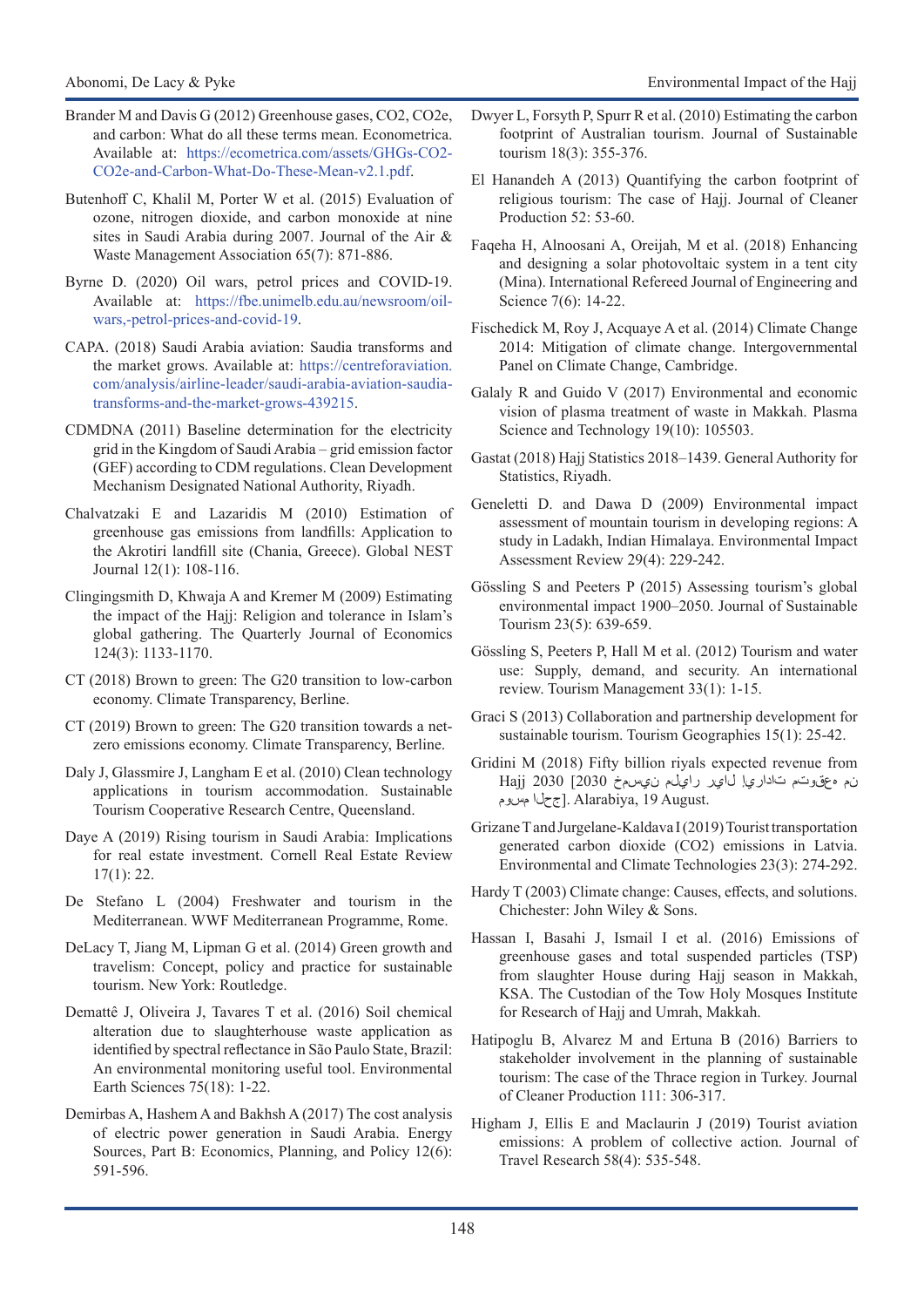- Hoogendoorn G and Fitchett J (2018) Tourism and climate change: A review of threats and adaptation strategies for Africa. Current Issues in Tourism 21(7): 742-759.
- Hossain F (2019) Food during the Hajj, and the setting of تابجولا طبضو..جحلا يف ةيذغتلا] Meals Prepared اريض حتلال مقبسمل
- Huang K and Wang J (2015) Greenhouse gas emissions of tourism-based leisure farms in Taiwan. Sustainability 7(8): 11032-11049.
- Hussein F (2018) Smart food project in Makkah and benefiting نم ةداف[ل]و ةيذغألل ةي&ذل اقحم عورشم] from animal waste رزاجملا [. الزاجمات]. Makkah News, 18 May.
- IRENA (2012) Water desalination using renewable energy technology brief. The International Renewable Energy Agency and International Energy Agency.
- Jadwa (2018) The annual report 2018 [2018 (2018). Jadwa, Riyadh.
- Jones E, Qadir M, Van Vliet M et al. (2019) The state of desalination and brine production: A global outlook. Science of the Total Environment 657: 1343-1356.
- Khalid N, Ahmad A, Khalid S et al. (2014) Mineral composition and health functionality of Zamzam water: A review. International Journal of Food Properties 17(3): 661-677.
- Khan M and Kaneesamkandi Z (2013) Biodegradable waste to biogas: Renewable energy option for the Kingdom of Saudi Arabia. International Journal of Innovation and Applied Studies 4(1): 101-113.
- Khondaker A, Rahman S, Malik K et al. (2015) Dynamics of energy sector and GHG emissions in Saudi Arabia. Climate Policy 15(4): 517-541.
- Khoury J (2018) Change in Saudi policy prevents over one million Israeli Muslims from making Hajj to Mecca. HAARETZ, 7 November.
- Khwaja H, Aburizaiza O, Siddique A et al. (2014) Assessment of Air Quality in the Surrounding Holy Places of Mecca. Trends in Green Chemistry 2(3): 29.
- Kumar R (2015) Carbon footprint of public transportation: A case study of religious tourism to Shri Mata Vaishano Devi Shrine in Katra, Jammu and Kashmir, India. Journal of Chemistry, Environmental Sciences and its Applications 1(2): 73-79.
- Makkahnews (2014a) Sanitation is entering the camps [فرصلا . Makkah News, 6 October. [تامي خمل محتقي يحصل ا
- Makkahnews (2014b) A claim to recycle wastewater in فرصلا هايم ريودت ةداعإ ةبلاطم] Mukarramah-Al Makkah .J. Makkah News, 17 December. [مَّكم ءاي حأ ل&حاد
- Makkahnews (2015) Makkah electricity is the highest with ةقاطب ةكلمملا يف اومن ىلعألا ةكم ءابرهك] megawatts 4,150 4150 طاواجيم). Makkah News, 17 September.
- Malek C (2019) How Saudi Arabia plans to meet the water needs of holy sites. Arab News, 10 August.
- Mateu-Sbert J, Ricci-Cabello I, Villalonga-Olives E et al. (2013) The impact of tourism on municipal solid waste generation: The case of Menorca Island (Spain). Waste Management, 33(12): 2589-2593.
- MEWA. (2018) Al-Fadhli announces the success of the operational plan of the environmental and agricultural system during the Hajj season [مطخلا حاجن نلعي علصف ل مسوم لالخ ةعارزلاو هايملاو ةئيبلا ةموظنمل ةيليغشتلا جحلا[. Available at: [https://mewa.gov.sa/ar/MediaCenter/](https://mewa.gov.sa/ar/MediaCenter/News/Pages/24-8-2018-1.aspx#:~:text=%D9%88%D8%A3%D9%83%D8%AF %22%D8%A7%D9%84%D9%81%D8%B6%D9%84%D9%8A%22 %D8%A3%D9%86 %D8%A7%D9%84%D9%85%D8%A4%D8%B3%D8%B3%D8%A9 %D8%A7%D9%84%D8%B9%D8%A7%D9%85%D8%A9,%D9%83%D9%8A%D8%B3 %D8%A7%D8%AD%D8%AA%D9%8A%D8%A7%D8%B7%D9%8A %D8%A8%D9%85%D8%B3%D8%AA%D9%88%D8%AF%D8%B9%D8%A7%D8%AA %D8%A7%D9%84%D8%B4%D8%B1%D9%83%D8%AA%D9%8A%D9%86 %D9%81%D9%8A) [News/Pages/24-8-2018-1](https://mewa.gov.sa/ar/MediaCenter/News/Pages/24-8-2018-1.aspx#:~:text=%D9%88%D8%A3%D9%83%D8%AF %22%D8%A7%D9%84%D9%81%D8%B6%D9%84%D9%8A%22 %D8%A3%D9%86 %D8%A7%D9%84%D9%85%D8%A4%D8%B3%D8%B3%D8%A9 %D8%A7%D9%84%D8%B9%D8%A7%D9%85%D8%A9,%D9%83%D9%8A%D8%B3 %D8%A7%D8%AD%D8%AA%D9%8A%D8%A7%D8%B7%D9%8A %D8%A8%D9%85%D8%B3%D8%AA%D9%88%D8%AF%D8%B9%D8%A7%D8%AA %D8%A7%D9%84%D8%B4%D8%B1%D9%83%D8%AA%D9%8A%D9%86 %D9%81%D9%8A)
- Mkiramweni N, DeLacy T, Jiang M et al. (2016) Climate change risks on protected areas ecotourism: Shocks and stressors perspectives in Ngorongoro conservation area, Tanzania. Journal of Ecotourism 15(2): 139-157.
- Morelli J (2011) Environmental sustainability: A definition for environmental professionals. Journal of Environmental Sustainability 1(1): 1-9.
- Muneeza A and Mustapha Z (2021) COVID-19: It's impact in Hajj and Umrah and a future direction. Journal of Islamic Accounting and Business Research 12(5): 661-679.
- MuñOz E and Navia R (2015) Waste management in touristic regions. Waste Management and Research 33(7): 593– 594.
- Murphy J, Gretzel U, Pesonen J et al. (2018) Household food waste, tourism and social media: A research agenda. In: Brigitte S and Juho P (eds) Information and communication technologies in tourism 2018. Cham: Springer, 228-239.
- Napoli C and Rioux B (2015) A framework for comparing the viability of different desalination approaches. The King Abdullah Petroleum Studies and Research Centre, Riyadh.
- NGA (2017) National greenhouse accounts factors: Australian National greenhouse accounts. Department of the Environment and Energy, Canberra.
- Nizam A, Rehan M, Ismail I et al. (2015) Waste biorefinery in Makkah: A solution to convert waste produced during Hajj and Umrah seasons into wealth. The Custodian of the Two Holy Mosques Institute for Research of Hajj and Umrah, Madinah.
- Nizam A, Zafar S, Rehan M et al. (2016) The environmental and economic value of waste recycling in Makkah. The Custodian of the Two Holy Mosques Institute for Research of Hajj and Umrah, Makkah.
- Nizami A, Rehan M, Ouda O et al. (2015) An argument for developing waste-to-energy technologies in Saudi Arabia. Chemical Engineering Transactions 45: 337-342.
- Nizami A, Shahzad K, Rehan M et al. (2017) Developing waste biorefinery in Makkah: A way forward to convert urban waste into renewable energy. Applied Energy 186: 189-196.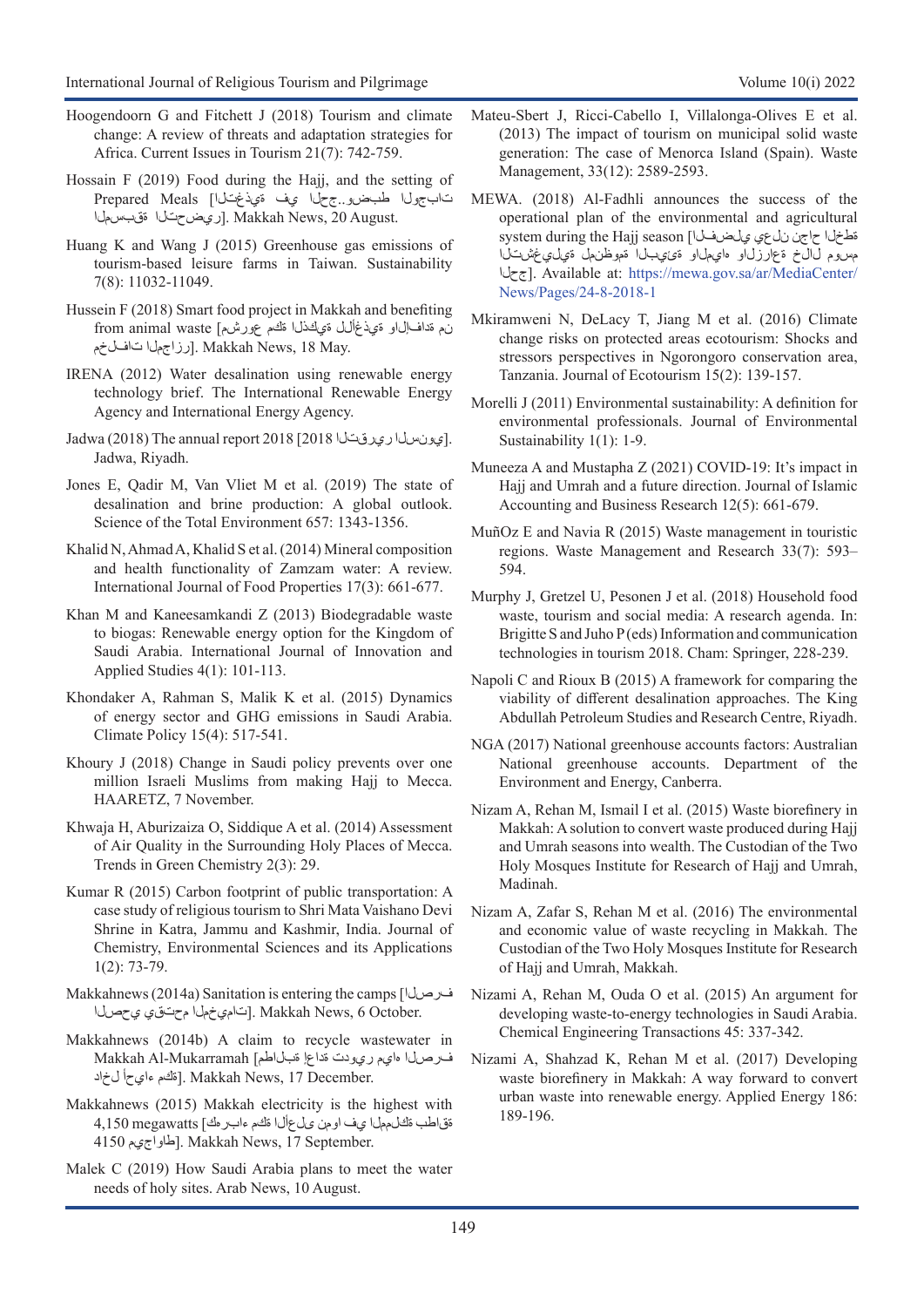- Olayinka O, Adedeji O and Oladeru I (2013) Water quality and bacteriological assessment of slaughterhouse effluent on urban river in Nigeria. Journal of Applied Sciences in Environmental Sanitation 8(4): 277- 286.
- Osra F and Kajjumba G (2019) Landfill site selection in Makkah using geographic information system and analytical hierarchy process. Waste Management and Research 38(3): 245-253.
- Page S, Essex S and Causevic S (2014) Tourist attitudes towards water use in the developing world: A comparative analysis. Tourism Management Perspectives 10: 57-67.
- Parker S and Gaine J. (2019) Saudi Arabia: Hajj/Umrah Pilgrimage. Available at: [https://wwwnc.cdc.gov/travel/](https://wwwnc.cdc.gov/travel/yellowbook/2020/popular-itineraries/saudi-arabia-hajjumrah-pilgrimage) [yellowbook/2020/popular-itineraries/saudi-arabia](https://wwwnc.cdc.gov/travel/yellowbook/2020/popular-itineraries/saudi-arabia-hajjumrah-pilgrimage)[hajjumrah-pilgrimage](https://wwwnc.cdc.gov/travel/yellowbook/2020/popular-itineraries/saudi-arabia-hajjumrah-pilgrimage).
- Pasha M and Alharbi B (2015) Characterization of size– fractionated PM10 and associated heavy metals at two semi–arid holy sites during Hajj in Saudi Arabia. Atmospheric Pollution Research 6(1): 162-172.
- Pérez D, Otín P, Mouhaffel G, Martín D et al. (2018) Energy and water consumption and carbon footprint in tourist pools supplied by desalination plants: Case study, the Canary Islands. IEEE Access 6: 11727-11737.
- Qassimnews (2014) Saudi Electricity Company: Generation of the electricity in Al-Masahher is equivalent to the generation of two cities in Saudi Arabia [ءابرهكلا: كالهتسا .[ةيدوعسلاب نيتنيدم كال متس الداعي رعاش ملاب رايتلا Qassimnews, 9 October.
- Sadhwani J and De Ilurdoz S (2019) Primary energy consumption in desalination: The case of Gran Canaria. Desalination 452(1): 219-229.
- Scott D and Becken S (2010) Adapting to climate change and climate policy: Progress, problems and potentials. Journal of Sustainable Tourism 18(3): 283-295.
- Scott D, Peeters P and Gössling S (2010) Can tourism deliver its 'aspirational' greenhouse gas emission reduction targets? Journal of Sustainable Tourism 18(3): 393-408.
- Seraphin H (2021) COVID-19: An opportunity to review existing grounded theories in event studies. Journal of Convention & Event Tourism 22(1): 3-35.
- Seroji A (2011) Particulates in the atmosphere of Makkah and Mina Valley during the Ramadan and Hajj seasons of 2004 and 2005. In: Brebbia C, Longhurst J and Popov, V (eds) Air pollution nineteen. Southampton; Boston: WIT Press, 319-327.
- Shahzad K, Nizami A, Sagir M et al. (2017) Biodiesel production potential from fat fraction of municipal waste in Makkah. PLOS One 12(2): e0171297.
- Sharpley R (2009) Tourism development and the environment: Beyond sustainability?. London: Earthscan.
- Shatat M and Riffat S (2014) Water desalination technologies utilizing conventional and renewable energy sources. International Journal of Low-Carbon Technologies 9(1): 1-19.
- Simpson I, Aburizaiza O, Siddique A et al. (2014) Air quality in Mecca and surrounding holy places in Saudi Arabia during Hajj: Initial survey. Environmental Science & Technology 48(15): 8529-8537.
- Singh S and Bisht A (2014) Environmental management in mass gatherings: A case study of Maha Kumbh Mela 2013 at Prayag, India. International Journal for Innovative Research in Science and Technology 1(7): 55.
- SPA (2011) Ministry of Tourism of Saudi Arabia: The capacity of licensed hotels exceeds the number of visas issued قدانفلل ةيباعيتسالا ةقاطلا ةحايسلا ةئيه] Umrah for Al .]ةرمعلل ةرداصلا تاريشأتلا ددع قوفت ةصخرملا Eqtisadiah, 15 March.
- SPA (2018a) Civil aviation announces the success of pilgrims' arrival at Jeddah and Madinah airports [ناريطلا يندملا .[قرون|ما ةن ي دمل او قدج ي راطم ي ف مودق ل ا قاحرم حاجن نل عي Saudi Press Agency, 16 August.
- SPA (2018b) The Statistics: 47,700 employees provide transportation, mail, logistics and telecommunications تامدخ نومدقي فظوم 47.700 :ءاصحإلا] pilgrims to services 16 ,Sabq .]جاجحلل تالاصتالاو دادمإلاو ديربلاو لقنلا August.
- SPA (2018c) 265 Thousand tons of waste in Jeddah landfill هدج مدرم يف تافلخم نط فلا ٢٦٥] season Hajj the during .September .] جحل امسوم لال خ
- SPA (2019) The 'Green Hajj tent' is a project for sustaining the environment of the holy sites [ميخم جحلا رضخألا عورشم Saudi .[قسدقمل رعاشمل قى يب ىل عقم ادتسمل ا مظف حمل Press Agency, 8 August.
- Sulyman M (2012) Electricity company disavows the faults of the water treatment plant in Wadi Uranah [ءابرهكلا أربتت 1 ,Almadina .]ةنرع يداو يف هايملا ةجلاعم ةطحم ءاطخأ نم May.
- Taibi M and Qadi A 2016 Translating for pilgrims in Saudi Arabia: A matter of quality. In: Taibi, M (eds) New insights into Arabic translation and interpreting. Bristol: Multilingual Matters, 47-68.
- UNEP (2019) Emissions gap report 2019. United Nations Environment Programme, Nairobi.
- UNWTO (2003) Climate change and tourism. World Tourism Organization, Djerba.
- UNWTO (2015) Responding to climate change: Tourism initiatives in Asia and the Pacific. World Tourism Organization, Madrid.